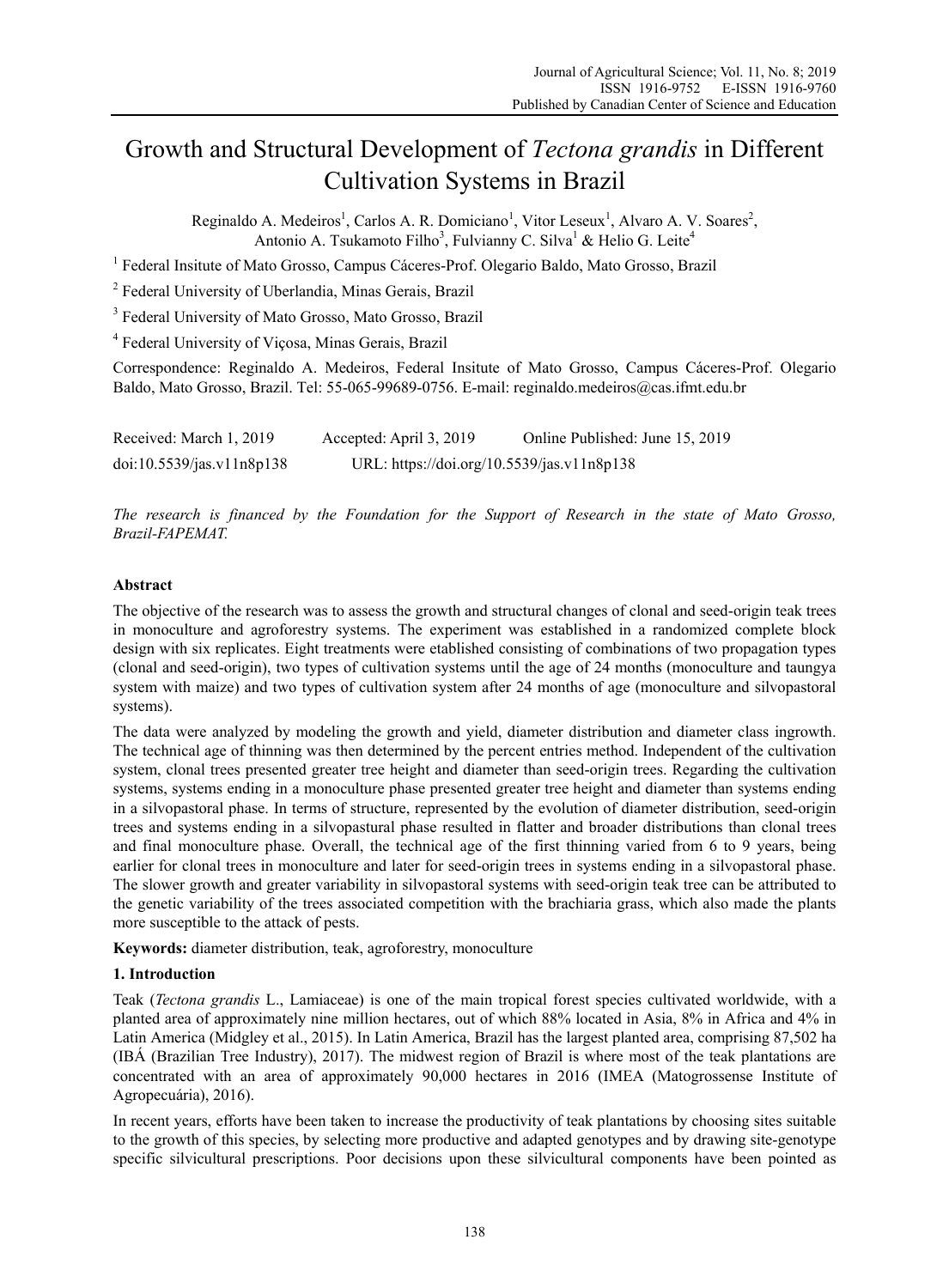responsible for unexpected low productivity examples in several countries (Pérez & Kanninen, 2005; Tonini, Costa, & Scwengber, 2009).

Teak is considered a plastic species, with good adaptability to ecological conditions different from those of natural occurrence, a fact that led to its cultivation in several regions of the world (Camino & Aymerich, 2013; Camino & Morales, 2013). However, achieving high productivity requires more than relying on the species adaptability. In addition, a group of silvicultural and management decisions must be thoroughly planned in order to meet growing conditions as optimal as possible, including understanding and matching edapho-climatic conditions (Fernández-Moya et al., 2015; Golfari, Caser, & Moura, 1978; Kaosa-ard, 1995; Medeiros, 2016; Pandey & Brown, 2000; Pelissari, Caldeira, V. S. Santos, & J. O. P. Santos, 2012; Ugulino, Latorraca, & Tomazello Filho, 2014), plant breeding, genotype prescription (Costa et al., 2015; Costa, Resende, & Silva, 2007; FAO (Food and Agriculture Organization of the United Nations), 2015; Schuhli & Paludzyszyn Filho, 2010) and other silvicultural prescriptions such as soil preparation and fertilization, planting spacing, thinning and pruning (FAO, 2009; Kaosa-ard, 1995; Pelissari, Caldeira, & Drescher, 2013).

Besides pure plantations, teak has been pointed as an excellent option for agrosilvicultural systems either with agricultural crops (Medeiros et al., 2015; Moretti et al., 2014) or with forages and animal production (Cañadas-L. et al., 2018; Domingos Júnior & Coelho, 2018). These systems are essentially characterized by being more sustainable when compared to monoculture (Nair, 1985), since it seeks to optimize land use for agriculture, animal production and timber or non-timber tree products, providing periodic production of one or more of these components (Alao & Shuaibu, 2013). In addition, agroforestry systems are especially important in tropical and subtropical regions where they can be used as a sensible alternative to recuperate degraded areas (Sun et al., 2017).

The taungya and the silvopastoral system are two of the various types of agroforestry systems. The taungya system is characterized by the cultivation of tree species as the main component of the system in a consortium with agricultural crops in the first years (Nair, 1985). The objective is to reduce the plantation and maintenance costs of the forest stand in the initial phase with incomes generated by the agricultural crop (Medeiros et al., 2015; Schlönvoigt & Beer, 2001). The silvopastoral system consists of animal production on pasture under widely-spaced trees or between tree strips (Nair, 1985). This system has attracted the attention of many producers and breeders, since the consumer market of animal products has given increasingly greater importance to the sustainability of the production and animal welfare (Zanin, Bichel, & Mangilli, 2016).

Efforts have been made to understand and predict teak growth under different cultivation systems and silvicultural prescriptions in Brazil, such as investigations involving genotypes performance (Costa et al., 2007; Schuhli & Paludzyszyn Filho, 2010), agroforestry systems (Medeiros et al., 2015; Moretti et al., 2014) and thinning (Helio Garcia Leite, Nogueira, Campos, Takizawa, & Rodrigues, 2006; Nogueira, Leite, Campos, Souza, & Couto, 2001; Nogueira, Leite, Campos, Takizawa, & Couto, 2006). However, studies still lack considering the wide range of silvicultural options in which teak has the potential to be deployed.

Hence, in order to contribute to the development of silvicultural options for teak, the objective of this study was to assess the growth and structural development of teak trees in different cultivation systems such as seed-origin and clonal teak trees under monoculture, agrosilvopastoral and taungya system.

## **2. Method**

## *2.1 Experimental Data*

The experiment was installed in January 2010 in the municipality of Figueirópolis D'Oeste, Mato Grosso state, midwest Brazil. The experimental area is located under the geographical coordinates of 15°24′27″ S and 58°45′56″ W and altitude of 370 m. The climate of the region is Aw, according to Köppen (Alvares, Stape, Sentelhas, Gonçalves, & Sparovek, 2013), with an annual temperature ranging from 25 °C to 38 °C and rainfall around 1,500 mm year<sup>-1</sup>. The soil of the area was classified as cambisols, according to the classification of the Brazilian Soil Classification System (Santos et al., 2013), presenting a sandy-loam texture. The place where the experiment was implanted was occupied with pasture (*Urochloa brizantha* var. Marandu).

The experiment was installed in a randomized complete block design, with six replicates. Each plot had an area of 364 m², comprising seven teak planting rows in the east-west direction, with six plants per row. The planting spacing was 4 m  $\times$  2 m, which resulted in 42 plants per plot, from which only the central 20 trees were measured.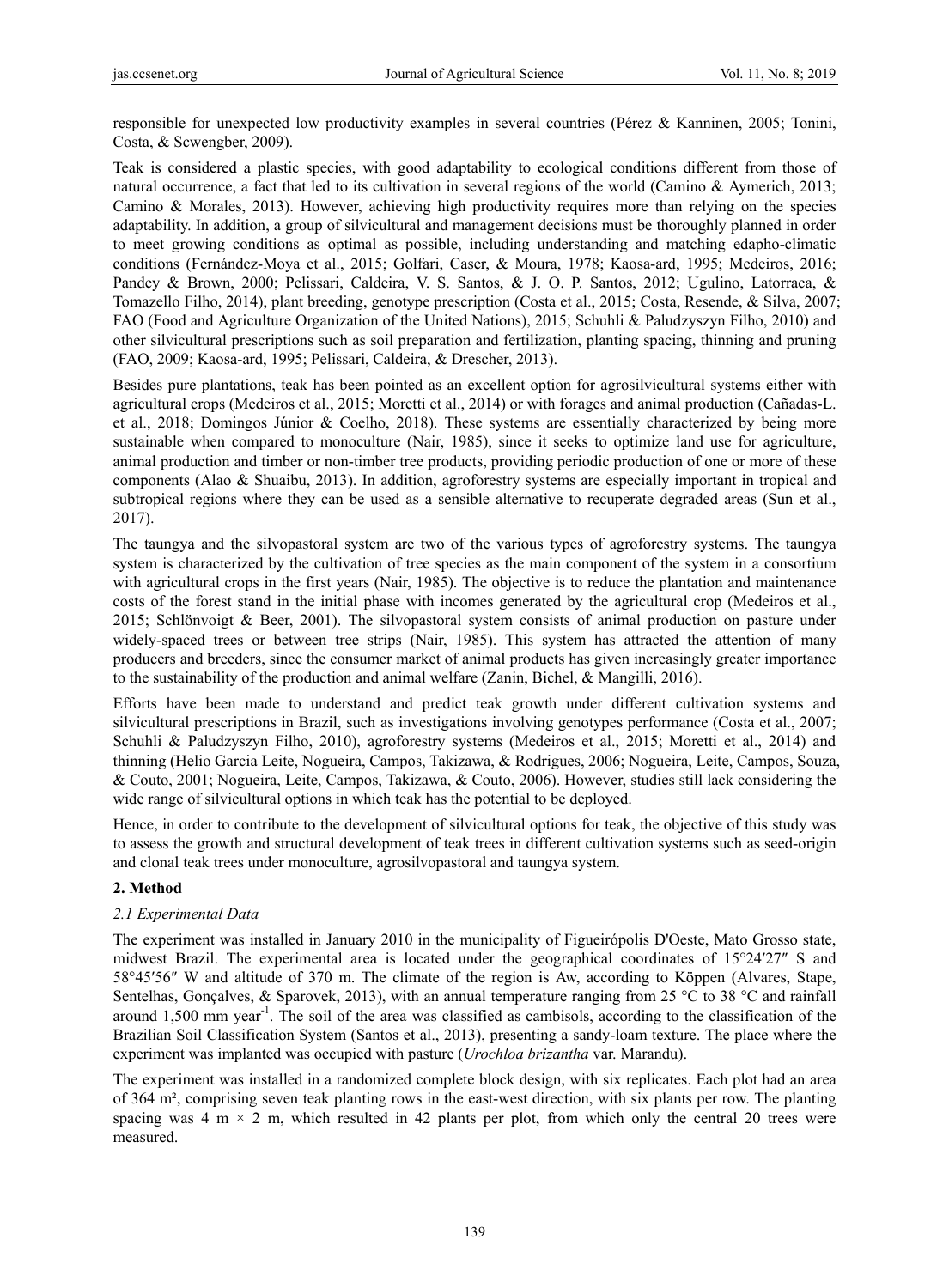Eight treatments were evaluated: two propagation types (clonal and seed-origin), two types of teak cultivation systems until the age of 24 months (monoculture and taungya system with maize) and two types of cultivation system after 24 months of age (monoculture and silvopastoral systems), as described below:

CL\_MC: clonal plants in monoculture;

CL\_TA\_MC: clonal plants in taungya system in the early phase, later conducted as monoculture;

CL\_MC\_SS: clonal plants in monoculture in the early phase, later conducted as silvopastoral system;

CL\_TA\_SS: clonal plants in taungya system in the early phase, later conducted as silvopastoral system;

SE MC: seed-origin plants in monoculture;

SE\_TA\_MC: seed-origin plants in taungya system in the early phase, later conducted as monoculture;

SE\_MC\_SS: seed-origin plants in monoculture in the early phase, later conducted as silvopastoral system;

SE\_TA\_SS: seed-origin plants in taungya system in the early phase, later conducted as silvopastoral system.

In the plots where the maize was planted, the soil preparation consisted of two passages of a 15-cm plow followed by one passage of the leveling harrow. After 30 days of teak planting, which was performed in February 2010, the cultivation of the maize cultivar AG 8088 YG was carried out. In February 2011, the maize cultivar BM3061 was planted. Three rows of maize, spaced 0.8 m and 1.2 m apart from the teak planting line were planted resuting in 52.500 maize plants per hectare. Fertilization was performed with the application of 120 kg ha<sup>-1</sup> of ammonium between the lines of the agricultural crop. Weed control was performed manually and mechanized in all plots. In the monoculture plots, chemical control was used to eliminate the brachiaria grass at 24 months of age.

#### *2.2 Data Collection*

The trees in the experimental plots were measured at the ages of 27, 36, 48, 60, 72, 84 and 96 months after planting. Tree circumference was measure at 1.30 m from soil surface, later converted to diameter (dbh). Up to the age of 48 months the total height of all individuals was measured and, from this age onwards, only the height of the 9<sup>th</sup>, 10<sup>th</sup>, 11<sup>th</sup> and 12<sup>th</sup> tree, according to the measuring order of the first inventory, were measured using a 14-m ruler pole. For taller trees, tree height was visually estimated in comparison to the ruler pole. The height of the non-measured trees was estimated using Gompertz equation fit by treatment (Table 1). At the age of 48 months, teak plants were attacked by *Maconellicoccus hirsutus* (Green) (Silva et al., 2014).

Table 1. Parameters of the Gompertz model relating tree total height (Ht) to diameter at 1.30 m (dbh) and respective goodness-of-fit statistics residual standard error (Syx) and Pearson correlation coefficient between the estimated and observed tree heights (Ryy) for an experiment of cultivation systems of *Tectona grandis* in the state of Mato Grosso, midwest Brazil

| Treatment <sup>1</sup> | Equation <sup>2</sup>                                 | <b>Syx</b> | Ryŷ   |  |
|------------------------|-------------------------------------------------------|------------|-------|--|
| CL MC                  | Ht = 18.593766 exp[-exp $(0.871734 - 0.130132dbh)$ ]  | 0.70       | 96.84 |  |
| CL TA MC               | Ht = 19.658192 exp[-exp $(0.906132 - 0.124859dbh)$ ]  | 0.71       | 96.91 |  |
| CL MC SS               | Ht = 19.302478 exp[-exp(1.043292 - 0.156955dbh)]      | 0.85       | 95.18 |  |
| CL TA SS               | Ht = 15.482321 exp[-exp(1.178656 - 0.205769dbh)]      | 0.63       | 93.00 |  |
| SE MC                  | Ht = 12.829978 exp[- exp $(1.090819 - 0.242080dbl)$ ] | 0.68       | 95.12 |  |
| SE TA MC               | Ht = 13.066952 exp[-exp(1.105060 - 0.237560dbh)]      | 0.75       | 92.92 |  |
| SE MC SS               | $Ht = 12.474106 \exp[-exp(1.233085 - 0.273728dbh)]$   | 0.71       | 93.54 |  |
| SE TA SS               | Ht = 12.175862 exp[-exp (1.262837 - 0.289972dbh)]     | 0.81       | 89.90 |  |

 $Note.$ <sup>1</sup> = Codes stands for treatment composition such as: CL = clone; SE = Seed-origin; MC = Monoculture system; TA = Taungya system in the initial phase and SS = silvopastoral system.  $2\overline{ }$  = all coefficients were significant in the t test at 5% significance level.

#### *2.3 Data Analysis*

To check whether there was a difference in the trend across time for total tree height, dbh and basal area (G), Gompertz model was used to model these variables as a function of age for every treatment:

$$
y = \beta_0 e^{-e^{(\beta_1 - \beta_2 A)}} + \varepsilon
$$
 (1)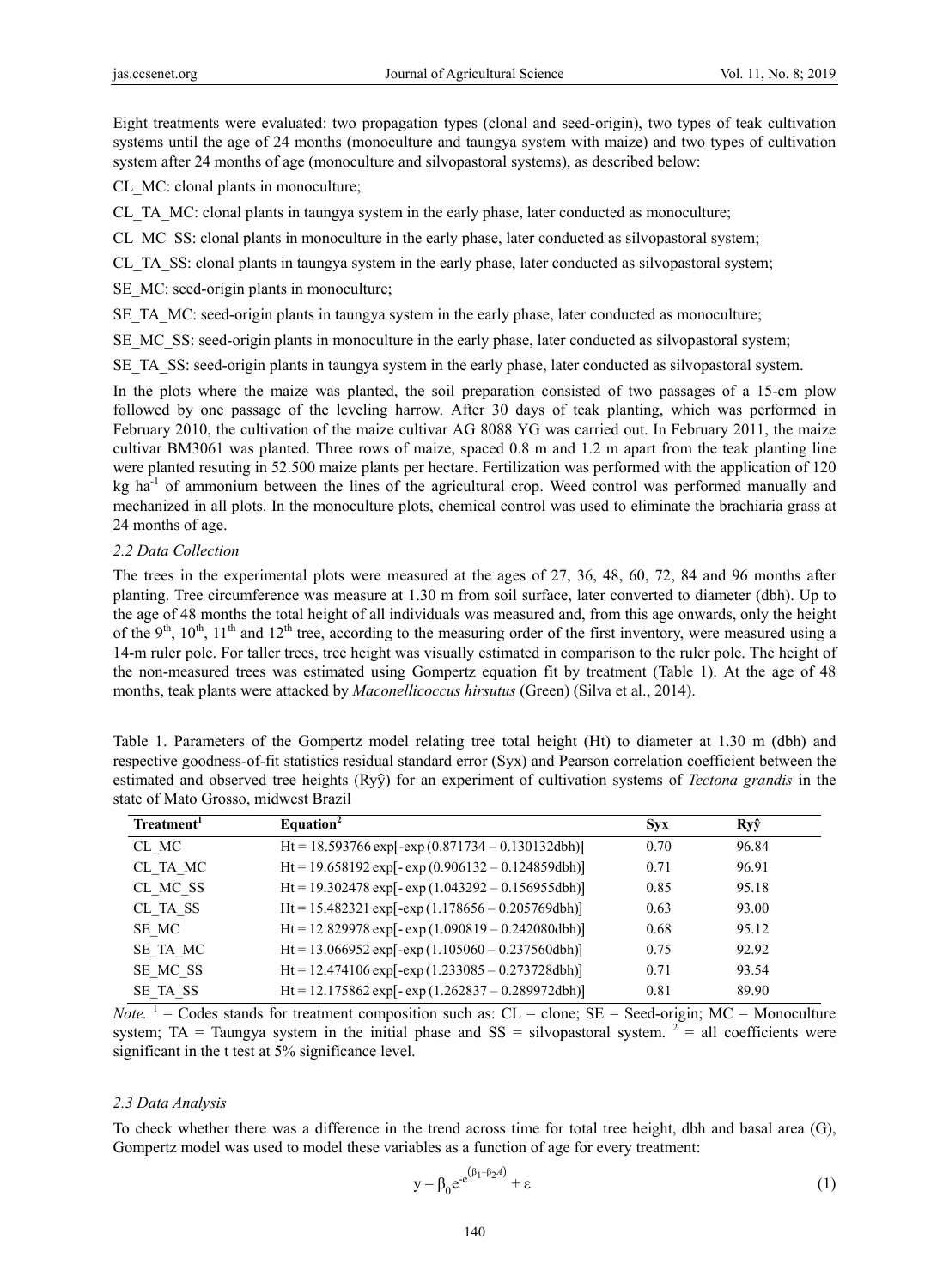where, y is the variable of interest (Ht, dbh or G), β's are the parameters to be estimated via Gauss-Newton method,  $A$  is the age and  $\varepsilon$  is the random error. Differences in the trend across time was assessed by checking for pair-wise model equivalence using a model identity test (Regazzi  $\&$  Silva, 2010):

$$
F = (n - p_c)[\Sigma_i(Y_i - \widehat{Y}_{i,r})^2 - \Sigma_i(Y_i - \widehat{Y}_{i,c})^2]/(p_c - p_r)\Sigma_i(Y_i - \widehat{Y}_{i,c})^2
$$
  
\n
$$
\sim F(\alpha; (p_c - p_r) \text{ and } (n - p_1) \text{ degrees of freedom})
$$
 (2)

where,  $\hat{Y}_{i,r}$  is the ith estimate of the reduced model (single equation for the pair of treatments under analysis);  $\hat{Y}_{i,c}$  is the ith estimate of the complete model (grouping of treatment-specific equations) Y<sub>i</sub> is the observed value of the interest variable;  $p_c$  is the number of coefficients in the complete model and  $p_r$  is the number of coefficients in the reduced model. Because pairwise comparisons were made,  $p_c = 6$  and  $p_r = 3$ . Equations goodness-of-fit was assessed with the Pearson correlation coefficient  $(R_{\nu\hat{y}}, 3)$ , residual standard error  $(S_{yx}, 4)$  and graphic analysis of the percent residuals (PR, 5):

$$
R_{y\hat{y}} = n^{-1} \left[ \sum_{i=1}^{n} (\hat{y}_i - \hat{y}_m)(y_i - \bar{y}) \right] / \sqrt{[n^{-1} \sum_{i=1}^{n} (\hat{y}_i - \hat{y}_m)^2][n^{-1} \sum_{i=1}^{n} (y_i - \bar{y})^2]}; \hat{y}_m = n^{-1} \sum_{i=1}^{n} \hat{y}_i
$$
 (3)

$$
S_{yx} = \sqrt{\frac{(\sum n_{i=1}(Y_i - \hat{Y}_i)^2}{n-p}}
$$
(4)

$$
PR = 100 \times \frac{\hat{y}_i - y_1}{y_i}
$$
 (5)

where,  $y_1$  and  $\hat{y}_1$  are the ith observed and estimated values for the interest variable (y);  $\bar{y}$  is the mean value for y;  $\hat{y}_m$  is the mean of the estimated values; n is the number of observations and p is the number of coefficients in the models.

Besides different trends in mean values of total height, dbh and basal area, propagation and cultivation system might result in substantial structural changes across stand development, which is a sensible information for silviculturists. Therefore, the 2-parameter Weibull (6) probability density function was used to describe diameter distribution throughout stand development. The diameter class amplitude was established as 1 cm and a plot-wise fitting was performed with the software FitFD (Neuroforest, 2012).

$$
f(x) = \left(\frac{\gamma}{\beta}\right) \left(\frac{x}{\beta}\right)^{(\gamma - 1)} e^{-\left(\frac{x}{\beta}\right)^{\gamma}}
$$
(6)

where,  $f(x)$  is the probability density function, *x* is the diameter class center  $(x \ge 0)$ ,  $\beta$  is the scale parameter ( $\beta$ ) 0) and *γ* the form parameter (*γ* > 0).

To build a diameter distribution projection model, the equations 7, 8, 9, and 10 were fit to project the parameters of Weibull model throughout time. The Quasi-Newton algorithm was used for model fitting with the software Statistica (StatSoft, 2014).

$$
\gamma_2 = \gamma_1 \left(\frac{A_1}{A_2}\right) + \infty_1 \left[1 - \left(\frac{A_1}{A_2}\right)\right] + \varepsilon \tag{7}
$$

$$
\beta_2 = \beta_1 \left(\frac{A_1}{A_2}\right) + \infty_2 \left[1 - \left(\frac{A_1}{A_2}\right)\right] Dmax_2 + \varepsilon \tag{8}
$$

$$
Dmax_2 = Dmax_1 \left(\frac{A_1}{A_2}\right) + \infty_3 \left[1 - \left(\frac{A_1}{A_2}\right)\right] + \varepsilon \tag{9}
$$

$$
q_2 = \infty_4 + \infty_5 q_1 + \varepsilon \tag{10}
$$

where,  $\beta$  and  $\gamma$  are parameters of the Weibull function in the current ( $\beta_1$  and  $\gamma_1$ ) and future ( $\beta_2$  and  $\gamma_2$ ) ages, *q* is the quadratic mean diameter in the current  $(q_1)$  and future  $(q_2)$  ages, *Dmax* is the maximum diameter in the current (*Dmax*<sub>1</sub>) and future (*Dmax*<sub>2</sub>) ages and *A* is the current ( $A_1$ ) and future ( $A_2$ ) ages, *x* is the diameter class center,  $\alpha$ ,  $\beta$  and  $\gamma$  are parameters to the estimated and  $\epsilon$  is the random error term.

For each treatment, the current number of trees was the actual observed value (*Nobs*) for each age. Because it was not possible to fit the equation for estimating the number of trees in the future ages of 108 and 120 months, we used the same number of trees as at 96 months.

To recover the number of trees per diameter class the Equation 11 was used, which is a transformation of the Weibull function:

$$
Nrec_x = \left[ e^{-\left(\frac{x_i}{\beta}\right)^{\gamma}} - e^{-\left(\frac{x_s}{\beta}\right)^{\gamma}} \right] Nobs_j \tag{11}
$$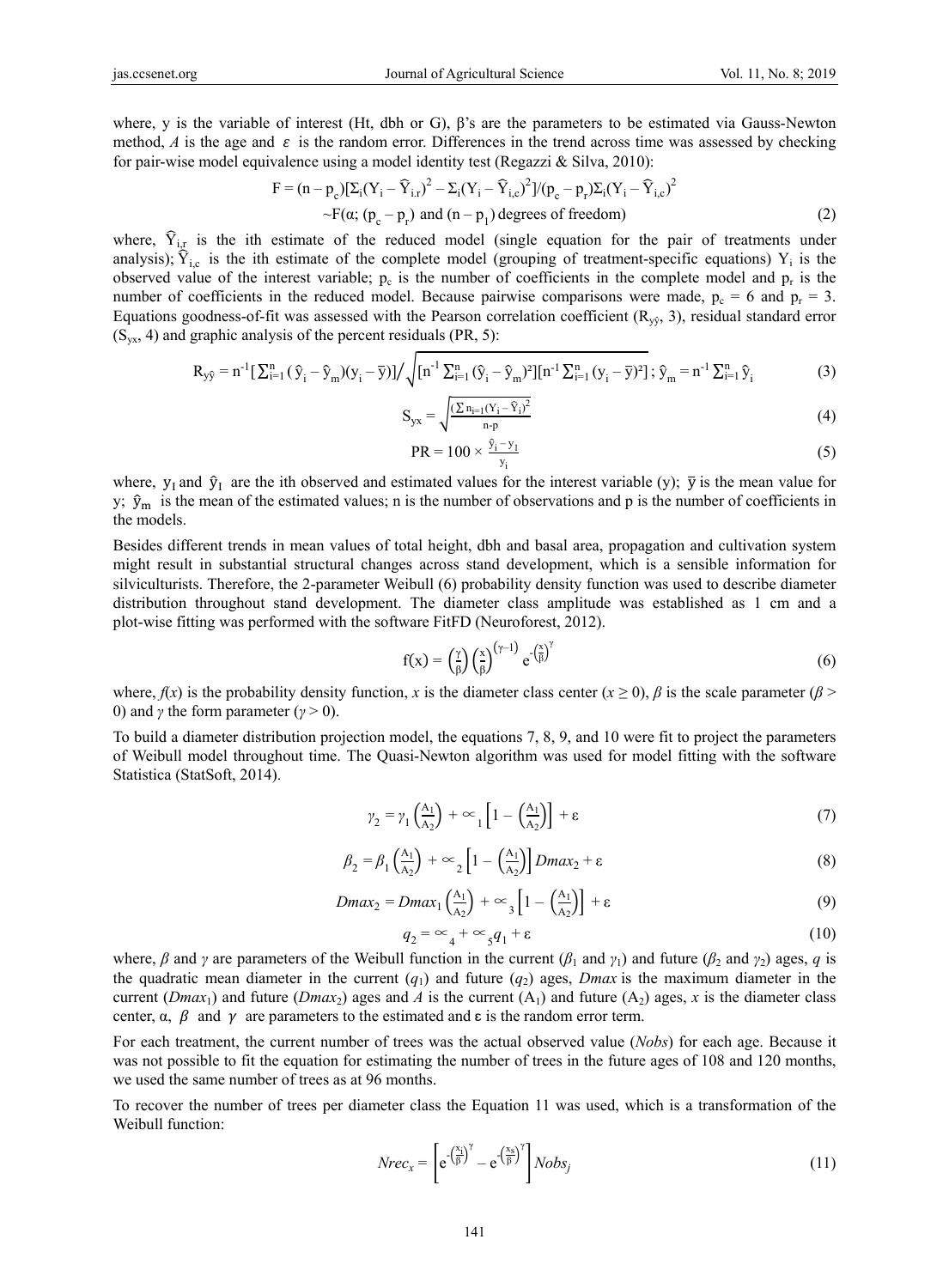where, *Nrec<sub>x</sub>* is the number of trees recovered per diamater class at a given age;  $x_i \text{ e } x_s$  are the upper and lower limit of the diameter class and *Nobs* is the observed number of trees at a given age j.

The validation of this diameter distribution projection model was made by comparing the observed and estimated distribution at the age of 96 months, using the L&O procedure (Leite & Oliveira, 2002).

The ingrowth in new diameter classes was calculated as in Garcia (1999), Medeiros et al. (2017) and Nogueira et al. (2001) based on the differentiating diameter (DD), which is the point at which the difference between two density probability functions, in distinct occasions, intersect. That is, the ingrowth in successive diameter classes become non-significant.

This point can be estimated by the parameter  $\theta_3$  in the expo-linear model (12). Therefore, to identify the technical age of thinning (TAT), given by the DD, the expolinear model was fit using the simplex algorithm in the software Statistica (StatSoft, 2014).

$$
MPI = \left(\frac{\theta_1}{\theta_2}\right) Ln \left[1 + \exp^{(\theta_2 \left(1 - \theta_3\right))}\right] + \varepsilon, \varepsilon \sim NID \left(0, \sigma^2\right) \tag{12}
$$

where, MPI is the mean monthly percent tree ingrowth,  $A$  is the stand age in months,  $\theta_1$  is the parameter that indicates the maximum absolute growth of the tree ingrowth in the linear phase of the curve,  $\theta_2$  is the parameter that indicates the maximum relative growth of the percent tree ingrowth in the exponential phase of the curve,  $\theta_3$ is the parameter that corresponds to the technical age of thinning and  $\varepsilon$  is the random error.

### **3. Results**

### *3.1 Growth and Yield*

There was a distinctly higher precision (Syx) and accuracy (Ryŷ) of the Gompertz yield equations for clonal than for seed-origin trees. The systems which had a silvopastoral phase had the lowest values for these goodness-of-fit statistics, which is a result of the higher variability of the analyzed variables in these systems.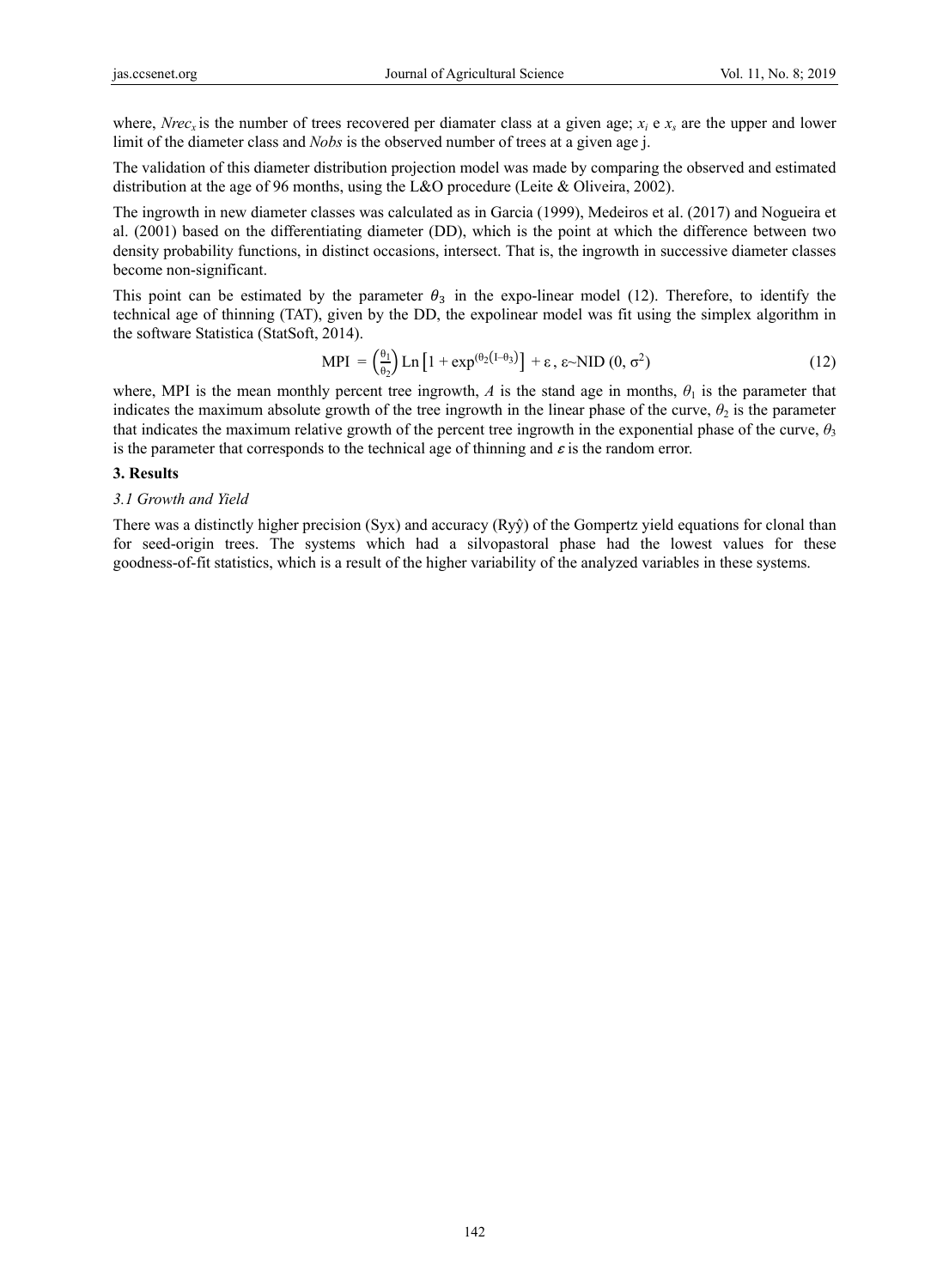| Cultivation system <sup>1</sup>      | Equation <sup>2</sup>                                 | $F^3$       | Syx  | Ryŷ   |
|--------------------------------------|-------------------------------------------------------|-------------|------|-------|
| ${\rm CL}$ MC                        | Ht = 16.120264 exp[-exp $(1.004400 - 0.038609I)$ ]    | $\mathbf b$ | 0.73 | 97.29 |
| CL TA MC                             | Ht = 16.275785 exp[-exp(1.074729 - 0.040720I)]        | a           | 0.71 | 97.59 |
| CL_MC_SS                             | Ht = 17.637485 exp[-exp $(0.700592 - 0.0261051)$ ]    | $\mathbf c$ | 1.06 | 93.91 |
| CL_TA_SS                             | $Ht = 15.086301 \exp[-exp(0.943612 - 0.0367111)]$     | d           | 0.90 | 95.30 |
| SE MC                                | Ht = 11.752373 exp[-exp $(0.965770 - 0.042412I)$ ]    | f           | 1.14 | 88.35 |
| SE_TA_MC                             | Ht = 12.045091 exp[-exp $(0.830852 - 0.0398411)$ ]    | $\mathbf e$ | 0.94 | 90.96 |
| SE_MC_SS                             | $Ht = 11.330674 \exp[-exp(0.462431 - 0.026189I)]$     | g           | 1.38 | 76.66 |
| SE_TA_SS                             | $Ht = 11.245013 \exp[-\exp(0.545429 - 0.0290941)]$    | g           | 1.10 | 84.41 |
| ${\rm CL}$ MC                        | $dbh = 21.623532 \exp[-\exp(1.092703 - 0.0310041)]$   | $\rm{a}$    | 1.23 | 96.26 |
| CL TA MC                             | $dbh = 21.189126 \exp[-\exp(1.076470 - 0.0319411)]$   | a           | 1.18 | 96.37 |
| CL_MC_SS                             | $dbh = 23.718204 \exp[-exp(0.858343 - 0.0200451)]$    | b           | 1.59 | 91.89 |
| CL_TA_SS                             | $dbh = 26.532956 \exp[-\exp(0.846705 - 0.0167181)]$   | $\mathbf c$ | 1.29 | 94.21 |
| SE_MC                                | $dbh = 22.510258 \exp[-exp(0.820983 - 0.016164I)]$    | d           | 1.76 | 86.15 |
| SE TA MC                             | $dbh = 23.169856 \exp[-\exp(0.779001 - 0.0152831)]$   | d           | 1.56 | 88.14 |
| SE MC SS                             | $dbh = 564.340845 \exp[-exp(1.612153 - 0.002482I)]$   | $\mathbf e$ | 1.65 | 75.69 |
| SE TA SS                             | $dbh = 1304.815397 \exp[-\exp(1.765497 - 0.0021021)]$ | $\mathbf e$ | 1.47 | 79.58 |
| CL MC                                | G = 46.518019 exp[- exp $(1.770676 - 0.030643I)$ ]    | a           | 3.47 | 95.14 |
| CL_TA_MC                             | G = 46.383075 exp[- exp $(1.711431 - 0.029984I)$ ]    | a           | 3.51 | 94.86 |
| CL MC SS                             | $G = 64.045899 \exp[-\exp(1.520134 - 0.0179521)]$     | b           | 4.25 | 89.33 |
| $CL$ <sub><math>TA</math></sub> $SS$ | $G = 81.020260 \exp[-\exp(1.531387 - 0.015139])]$     | $\mathbf c$ | 3.11 | 93.45 |
| SE_MC                                | $G = 80.345768 \exp[-\exp(1.543254 - 0.0126261)]$     | d           | 3.96 | 82.72 |
| SE TA MC                             | G = 79.060419 exp[- exp $(1.503875 - 0.012374I)$ ]    | d           | 3.55 | 85.15 |
| SE_MC_SS                             | G = 17657.992075 exp[exp(2.250640 - 0.002771I)]       | $\mathbf e$ | 2.90 | 73.99 |
| SE TA SS                             | $G = 43479.721296 \exp[-\exp(2.350018 - 0.002637])]$  | e           | 2.74 | 77.32 |

Table 2. Parameters of the Gompertz model relating tree total height (Ht), diameter at 1.30 m (dbh), and basal area (G) to stand age and respective goodness-of-fit statistics residual standard error (Syx) and Pearson correlation coefficient between the estimated and observed tree heights (Ryŷ) for an experiment of cultivation system of *Tectona grandis* in the state of Mato Grosso, midwest Brazil

*Note.* <sup>1</sup> Codes stands for treatment composition such as:  $CL =$  clone;  $SE =$  Seed-origin;  $MC =$  Monoculture system; TA = Taungya system in the initial phase and  $SS = silvopastoral system$ . <sup>2</sup> All coefficients were significant in the t test at  $5\%$  significance level.<sup>3</sup> Same letters indicate model equivalence in the model identity at 5% significance level.

The fact the predicted tree height for the age of 108 months (Figure 1) approached the Gompertz equations's asymptotes  $(\beta_0)$  indicates that the teak trees are have approached a stagnation phase in this variable. However, in terms of dbh and basal area, this trend was only observed for clonal plants with a final monoculture phase.

For clonal trees in systems with a silvopastoral (CL\_MC\_SS and CL\_TA\_SS) and monoculture (SE\_MC and SE\_TA\_MC) phase, the results suggest that growth stagnation has not yet occurred or that growth is slower, since the growth rate is lower. The estimated equations for diameter and basal area of seed-origin trees in silvipastoral systems (SE\_TA\_SS and SE\_MC\_SS) did not present biologically reliable asymptotes ( $\beta_0$ ), whereas the growth rate (parameter  $\beta_1$ ) was superior to the others, which suggests the growth recovery after a certain age due to a lesser competition with *brachiaria* grass. Table 3 shows the reduced model for the non-signicant pair-wise model identity tests. Grouped treatments can be interpreted as presenting the same growth trend.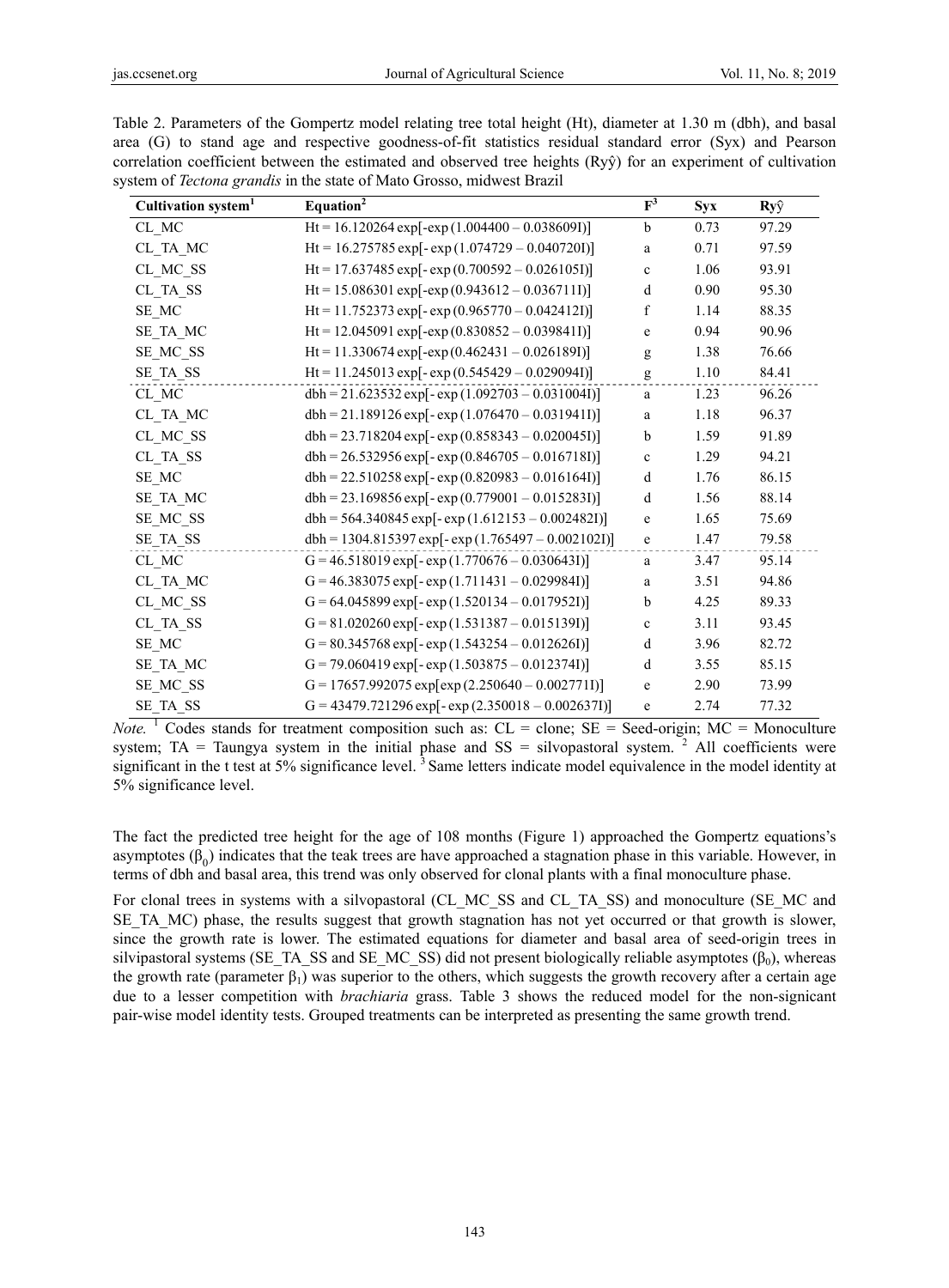| Treatment grouping <sup>1</sup> | Equation <sup>2</sup>                                | $Svx^3$ | $Rv\hat{v}^4$ |
|---------------------------------|------------------------------------------------------|---------|---------------|
| SE MC SS/SE TA SS               | $Ht = 11.275543 \exp[-exp(0.502549 - 0.027648A)]$    | 1.26    | 80.28         |
| CL MC/CL TA MC                  | $dbh = 21.405187 \exp[-exp(1.083901 - 0.031452A)]$   | 1.21    | 96.30         |
| SE MC/SE TA MC                  | $dbh = 22.957609 \exp[-\exp(0.800341 - 0.015633A)]$  | 1.66    | 87.11         |
| SE MC SS/SE TA SS               | $dbh = 979.386738 \exp[-\exp(1.715515 - 0.002212A)]$ | 1.57    | 77.53         |
| CL MC/CL TA MC                  | $G = 46.474374 \exp[-\exp(1.739789 - 0.030284A)]$    | 3.50    | 95.00         |
| SE MC/SE TA MC                  | G = 79.737377 exp[-exp(1.522964 - 0.012491A)]        | 3.76    | 83.92         |
| SE MC SS/SE TA SS               | $G = 28919.543154 \exp[-\exp(2.305493 - 0.002683A)]$ | 2.83    | 75.59         |

Table 3. Parameters of the Gompertz model fitted for pair of treatments in of an experiment of cultivation systems of *Tectona grandis* in the state of Mato Grosso, midwest Brazil

 $Note.$ <sup>1</sup> Codes stands for treatment composition such as:  $CL = clone$ ;  $SE = Seed-origin$ ;  $MC = Monoculture$ system; TA = Taungya system in the initial phase and  $SS = silvopastoral system$ . <sup>2</sup> All coefficients were significant in the t test t 5% significance level.<sup>3</sup> residual standard error.<sup>4</sup> Pearson correlation coefficient between the estimated and observed tree values.



Figure 1. Growth curves of total tree height, diameter at 1.30 above soil surface (dbh) and basal area for an experiment of cultivation systems for *Tectona grandis* in the estate of Mato Grosso, midwest Brazil

*Note.* Codes stands for treatment composition such as:  $CL =$  clone;  $SE =$  Seed-origin;  $MC =$  Monoculture system; TA = Taungya system in the initial phase and SS = silvopastoral system. In the legend, treatments followed by same lowercase letters present no significant growth trend ( $p > 0.05$  in F test of the model identity test).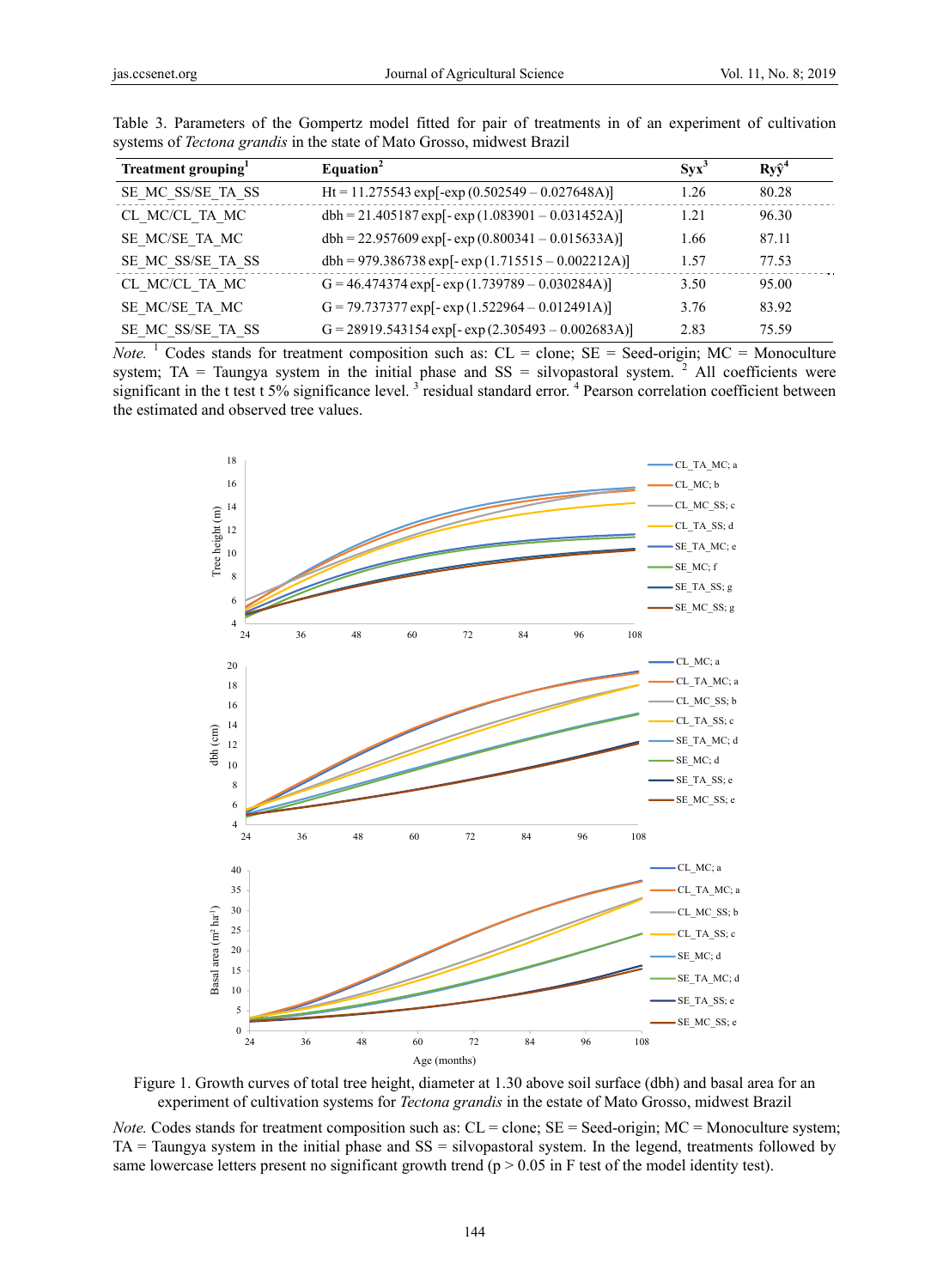# *3.2 Structural Development*

The system of equations that makes up the diameters distribution model (MDD) used in this study presented biological consistency when describing the behavior of diameter distribution throughout age (Table 4). It was observed that the gamma parameter (γ) presented the worst fit for most treatments. Nevertheless, a correlation between the variables at current and future ages can be considered satisfactory for the data of all treatments (Figure 2).

| Table 4. Equation of the diameter distribution projection model for different cultivation systems in the state of |  |  |  |
|-------------------------------------------------------------------------------------------------------------------|--|--|--|
| Mato Grosso, Midwest Brazil                                                                                       |  |  |  |

| Cultivation system <sup>1</sup> | Equation <sup>2</sup>                                       | $Ry\hat{y}^3$ |
|---------------------------------|-------------------------------------------------------------|---------------|
|                                 | $\gamma$ 2 = $\gamma$ 1(A1/A2) + 26.547568[1 – (A1/A2)]     | 80.84         |
| CL_MC                           | $\beta$ 2 = $\beta$ 1(A1/A2) + {1.569447[1 - (A1/A2)]Dmax2} | 98.99         |
|                                 | $Dmax2 = Dmax1(I1/I2) + 23.098079[1 - (I1/I2)]$             | 95.26         |
|                                 | $q2 = 3.48094 + 0.882942q1$                                 | 98.25         |
|                                 | $\gamma$ 2 = $\gamma$ 1(A1/A2) + 24.820885[1 - (A1/A2)]     | 0.00          |
|                                 | $\beta$ 2 = $\beta$ 1(A1/A2) + {1.530568[1 - (A1/A2)]Dmax2} | 98.27         |
| CL TA MC                        | $Dmax2 = Dmax1(A1/A2) + 23.453643[1 - (A1/A2)]$             | 93.71         |
|                                 | $q2 = 3.542951 + 0.877394q1$                                | 97.86         |
|                                 | $\gamma$ 2 = $\gamma$ 1(A1/A2) + 23.678059[1 – (A1/A2)]     | 0.00          |
|                                 | $\beta$ 2 = $\beta$ 1(A1/A2) + {1.453442[1 - (A1/A2)]Dmax2} | 98.08         |
| CL_MC_SS                        | $Dmax2 = Dmax1(A1/A2) + 21.712772[1 - (A1/A2)]$             | 95.47         |
|                                 | $q2 = 2.311975 + 0.958449q1$                                | 99.47         |
|                                 | $\gamma$ 2 = $\gamma$ 1(A1/A2) + 31.889891[1 – (A1/A2)]     | 64.11         |
|                                 | $\beta$ 2 = $\beta$ 1(A1/A2) + {1.561934[1 - (A1/A2)]Dmax2} | 99.29         |
| CL_TA_SS                        | $Dmax2 = Dmax1(A1/A2) + 19.911468[1 - (A1/A2)]$             | 93.72         |
|                                 | $q2 = 1.952914 + 0.985670q1$                                | 98.86         |
|                                 | $\gamma$ 2 = 10.088633(A1/A2) + $\gamma$ 1[1 – (A1/A2)]     | 10.89         |
|                                 | $\beta$ 2 = $\beta$ 1(A1/A2) + {1.460738[1 - (A1/A2)]Dmax2} | 98.41         |
| SE MC                           | $Dmax2 = Dmax1(A1/A2) + 19.102695[1 - (A1/A2)]$             | 90.71         |
|                                 | $q2 = 1.330183 + 1.021292q1$                                | 98.84         |
|                                 | $\gamma$ 2 = $\gamma$ 1(A1/A2) + 9.996672[1 – (A1/A2)]      | 0.00          |
|                                 | $\beta$ 2 = $\beta$ 1(A1/A2) + {1.396344[1 - (A1/A2)]Dmax2} | 98.84         |
| SE TA MC                        | $Dmax2 = Dmax1(A1/A2) + 19.332409[1 - (A1/A2)]$             | 92.53         |
|                                 | $q2 = 1.378734 + 1.012796q1$                                | 99.36         |
|                                 | $\gamma$ 2 = $\gamma$ 1(A1/A2) + 10.111852[1 - (A1/A2)]     | 69.71         |
|                                 | $\beta$ 2 = $\beta$ 1(A1/A2) + {1.304273[1 – (A1/A2)]Dmax2} | 91.94         |
| SE MC SS                        | $Dmax2 = Dmax1(A1/A2) + 15.475476[1 - (A1/A2)]$             | 82.86         |
|                                 | $q2 = 0.253690^* + 1.116746q1$                              | 92.39         |
|                                 | $\gamma$ 2 = $\gamma$ 1(A1/A2) + 11.298025[1 - (A1/A2)]     | 0.00          |
|                                 | $\beta$ 2 = $\beta$ 1(A1/A2) + {1.454461[1 - (A1/A2)]Dmax2} | 88.23         |
| SE TA SS                        | $Dmax2 = Dmax1(A1/A2) + 13.938322[1 - (A1/A2)]$             | 71.47         |
|                                 | $q2 = -0.502261^* + 1.220476q1$                             | 86.24         |

*Note*. <sup>1</sup>Codes stands for treatment composition such as:  $CL =$  clone;  $SE =$  Seed-origin;  $MC =$  Monoculture system; TA = Taungya system in the initial phase and  $SS = silvopastoral system$ . <sup>2</sup> All coefficients were significant in the t test t 5% significance level, except by those marked with "\*".<sup>3</sup> Pearson correlation coefficient between the estimated and observed values.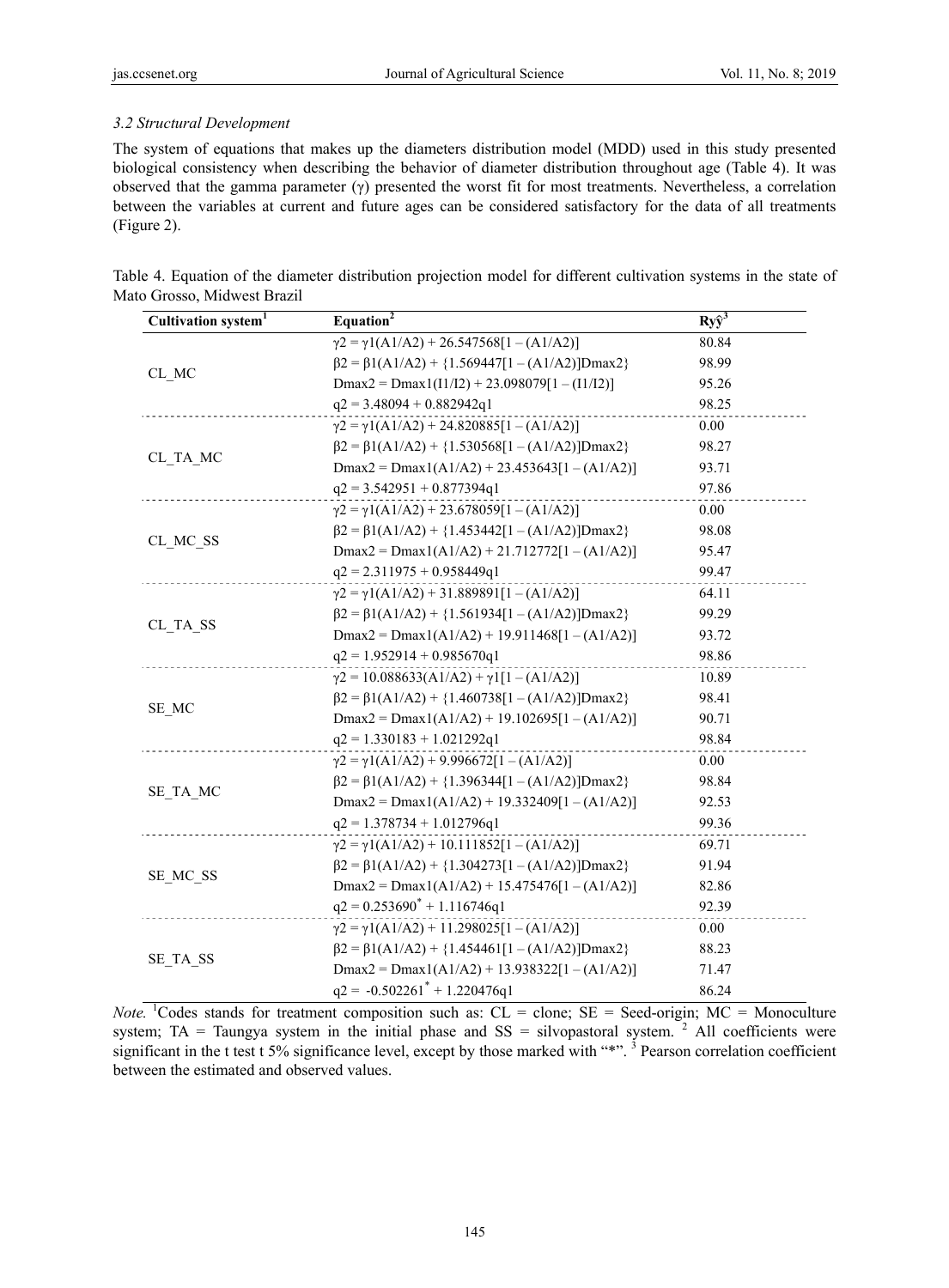

Figure 2. Correlation between the variables that compound the system of equations of the diameter distribution projection model; considering the treatments altogether. γ is a shape parameter,  $β$  is the scale parameter, q is the mean quadratic diameter, and Dmax is the maximum diameter, in current (1) and future (2) ages

At 96 months, which was the last evaluated age, the diamter distribution for all treatments presented a certain level of left-skewness, which is a characteristic of the Weibull distribution when the gamma parameter is greater than 3.6 (Table A1). According to the statistical procedure proposed by (Leite & Oliveira, 2002), there was no significant difference between the estimated and observed diameter distributions for the systems that ended in with a monoculture phase (Figure 3). The only significant difference between the observed and the estimated diameter distribution in the L&O procedure was found for the treatments which had a silvopastoral phase. This can be attributed to the larger variability in these systems.



Figure 3. Diameter distribution at 96 for different cultivation systems of *Tectona grandis* in the state of Mato Grosso, midwest Brazil

Note. N is the tree relative frequency and CC is the class center. Plot code codes stands for treatment composition such as:  $CL = clone$ ;  $SE = Seed-origin$ ;  $MC = Monoculture system$ ;  $TA = Taungya$  system in the initial phase and SS = silvopastoral system.

For all cultivation systems, the diameter distribution reflected the expected pattern for even aged-stands. With age, the curves moved towards right and flattened (Figure 4). This flatter shape is caused by the decrease in the gama  $(\gamma)$  parameter of the Weibull function with stand age (Table A1), which was more pronounced for the systems involving seed-origin trees and clonal trees ending with a monoculture phase.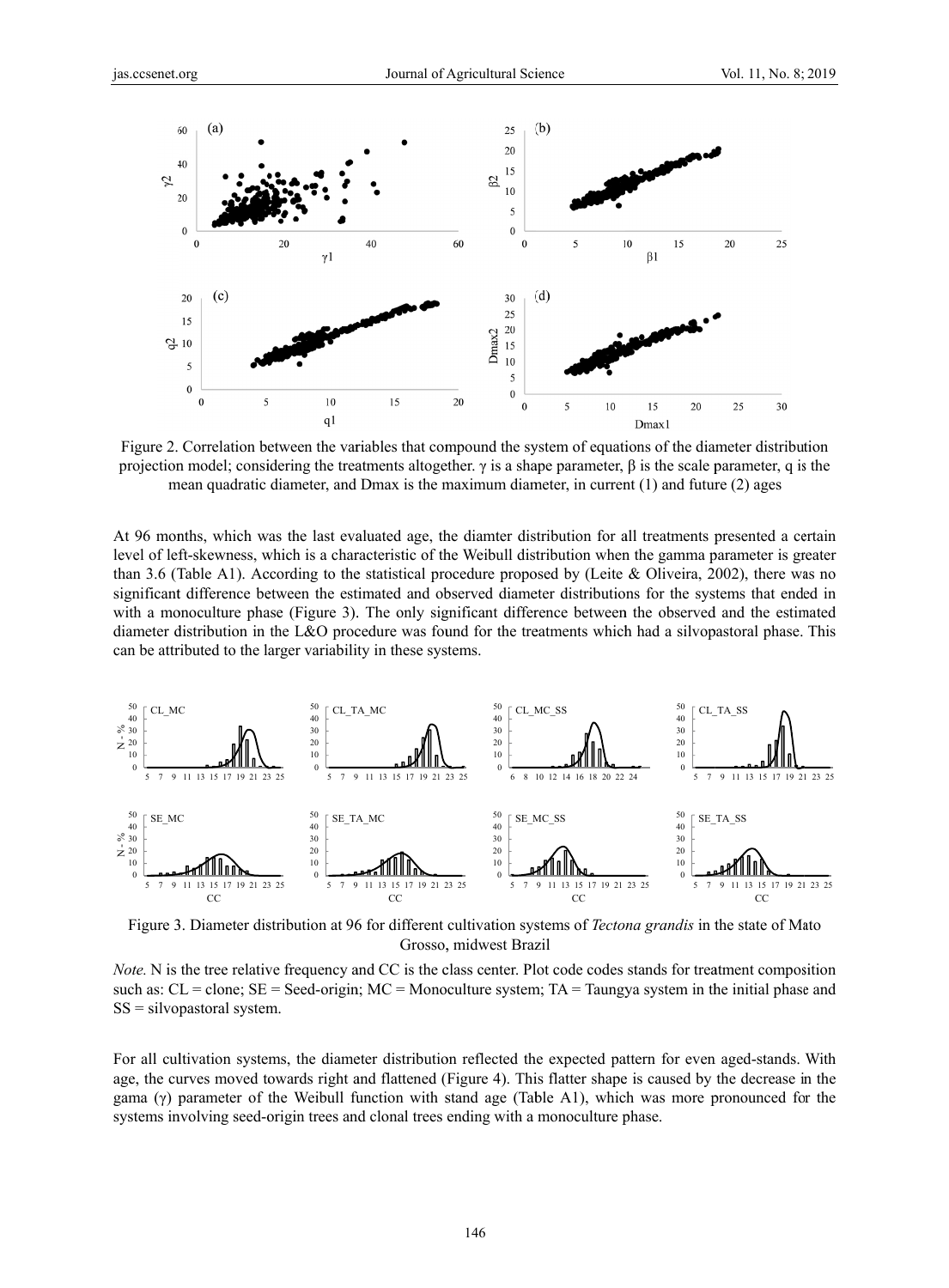

Figure 4. Evolution of the diameter distribution for different cultivation systems of *Tectona grandis* in the state of Mato Grosso, midwest Brazil

*Note.* N is the tree relative frequency and CC is the class center. Plot code codes stands for treatment composition such as:  $CL = clone$ ;  $SE = Seed-origin$ ;  $MC = Monoculture system$ ;  $TA = Taungya$  system in the initial phase and SS = silvopastoral system.

Clonal plants in monoculture with silvipastoral system (CL\_MC\_SS), taungya and monoculture (CL\_TA\_MC) and monoculture (CL\_MC) showed similar diameter distribution curves along the rotation. At the age of 27 months the diameters were distributed in six classes and in the last age evaluated (96 months) in nine classes, with the last diameter classes with the presence of individuals being 21 cm, 22 cm and 23 cm, respectively. In the first treatment, the diameter class with the largest number of individuals (39%) was 19, while in the other treatments it was class 21, also with 39% of the individuals. Among the clonal tree, those in taungya and silvipastoral systems (CL\_TA\_SS) presented a different pattern of growth, with the distribution remaining in six classes. In this treatment, at the age of 96 months, there were 56% of individuals in the class 19 cm, with no individuals above the class 20 cm.

The seed-origin trees in taungya and silvipastoral systems (SE\_TA\_SS) and taungya and monoculture (SE\_TA\_MC) showed similar behavior. The distribution started in eight and six classes, respectively, ending with 13 and 12 classes at the age of 96 month, with 22% and 24% of the individuals present in the classes 14 cm and 13 cm and the last classes with presence of individuals were 18 cm and 17 cm. The seed-origin trees in monoculture (SE\_MC) and taungya (SE\_TA\_MC) also showed similarities. The distribution in these systems started with six and seven classes, later evolving to 15 and 16 classes at the age of 96 months, with 18% and 17%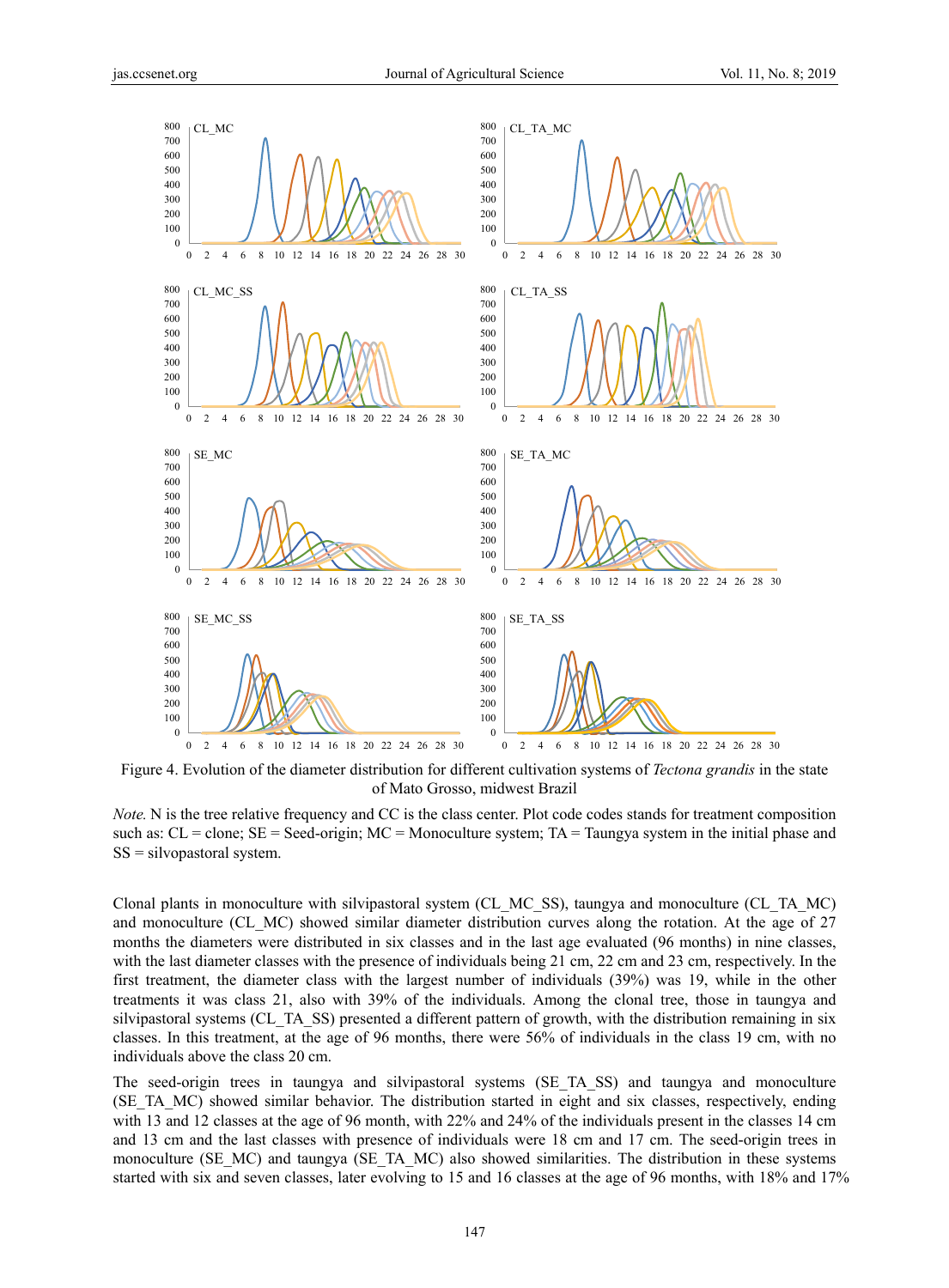of the individuals present in the classes 16 cm and 17 cm and the last classes with presence of individuals were 21 cm and 22 cm.

Figure 4 also shows that for the systems with clonal plants (CL\_MC\_SS, CL\_TA\_MC and CL\_MC), from the age of 72 months onwards, there was a reduction in ingrowth in successive diameter classes, which indicates an upcoming stagnation phase. However, these plants in the taungya and silvipastoral system (CL\_TA\_SS) presented a tendency of stagnation from the 84 months of age. Similar results were also observed for seed-oring trees in monoculture (SE\_MC and SE\_TA\_MC), however, with a flatter shape and individuals distributed in a larger number of diameter classes. In the treatments with the influence of *brachiaria* grass (SE\_SS and SE TA SS), the ingrowth in successive diameter classes were quite irregular.

In these treatments, there was an infestation of *Maconellicoccus hirsutus* at 48 months, followed by a stagnation of growth up to 72 months, with a significant growth recovery in the following year with a trend of stagnation after 96 months. The effect on growth was likely due to the decrease of the leaf area, incidence of fumagina, die-back and sap suction. In the other treatments involving seed-origin plants, the effect was less pronounced. In clonal plants, which were also attacked, growth was less affected.

## *3.3 Techinal Age of Thinninge*

The expolinear model was logical and presented biological realism in determining the technical age of the first thinning. Only the equations of the treatments involving seed-origin trees in silvopastoral system had a correlation coefficient below 90% (Table 5).

| Table 5. Fitted expo-linear equations to estimate to mean percent ingrowth (MPI) as a function of age (A) and to          |
|---------------------------------------------------------------------------------------------------------------------------|
| determine technical age of thinning (TAT) for different cultivation system of <i>Tectona grandis</i> in the state of Mato |
| Grosso, midwest Brazil                                                                                                    |

| Treatment <sup>1</sup> | Equation <sup>2</sup>                                                                                         | $Syx^3$ | $Ry\hat{y}^4$ |
|------------------------|---------------------------------------------------------------------------------------------------------------|---------|---------------|
| CL MC                  | MPI = $\left(\frac{0.051824}{0.053345}\right)$ Ln {1 + exp[-0.053345(A – 79.900859)] }                        | 3.77    | 94.26         |
| CL TA MC               | MPI = $\left(\frac{0.049480}{0.051981}\right)$ Ln {1 + exp[-0.051981(A – 79.630728)] }                        | 3.80    | 93.39         |
| CL MC SS               | MPI = $\left(\frac{0.037595}{0.042091}\right)$ Ln {1 + exp[-0.042091(A – 84.751355)] }                        | 2.08    | 95.08         |
| CL TA SS               | MPI = $\left(\frac{0.033158}{0.031946}\right)$ Ln {1 + exp[-0.031946(A – 90.469292)] }                        | 2.90    | 92.53         |
| SE MC                  | MPI = $\left(\frac{0.033778}{0.061397}\right)$ Ln {1 + exp[-0.061397(A – 84.161640)] }                        | 3.20    | 91.24         |
| SE TA MC               | MPI = $\left(\frac{0.033069}{0.061156}\right)$ Ln {1 + exp[-0.061156(A – 84.508606)] }                        | 3.25    | 90.97         |
| SE MC SS               | MPI = $\left(\frac{0.011853}{0.091949^2}\right)$ Ln {1 + exp[-0.091949 <sup>*</sup> (A – 113.756396)] }       | 4.54    | 63.60         |
| SE TA SS               | MPI = $\left(\frac{-.0.012739}{-.0.145181^{2}}\right)$ Ln {1 + exp[-0.145181 <sup>*</sup> (A – 115.293174)] } | 5.62    | 61.52         |

*Note.* <sup>1</sup>Codes stands for treatment composition such as:  $CL =$  clone;  $SE =$  Seed-origin;  $MC =$  Monoculture system; TA = Taungya system in the initial phase and  $SS = silvopastoral system$ <sup>2</sup> All coefficients were significant in the t test t 5% significance level, unless they are marked with  $4$ ,  $4$  residual standard error.  $4$ Pearson correlation coefficient between the estimated and observed tree values.

In this study, the growth of clonal trees in systems with a final monoculture phase (CL\_MC and CL\_TA\_MC) stagnated at 6.6 years; in monoculture and silvipastoral system (CL\_MC\_SS) at 7 years; and in taungya and silvipastoral (CL\_TA\_SS) 7.5 years. Seed-origin trees in systems with a final monoculture phase (SE\_MC and SE\_TA\_MC) stagnated at 7 years, whereas those in taungya and silvipastoral (SE\_TA\_SS) and monoculture and silvipastoral (SE\_MC\_SS) systems stagnated at 9.4 and 9.6 years.

In general, clonal trees under monoculture presented the earliest growth stagnation, which can be explained by the faster growth of clonal trees associated with no competition with brachiaria grass. Clonal trees in systems with a silvopastoral phase and seed-origin in monoculture presented similar stagnation ages. These results evidence the high competition effect of *brachiaria* grass over teak trees (Figure 5).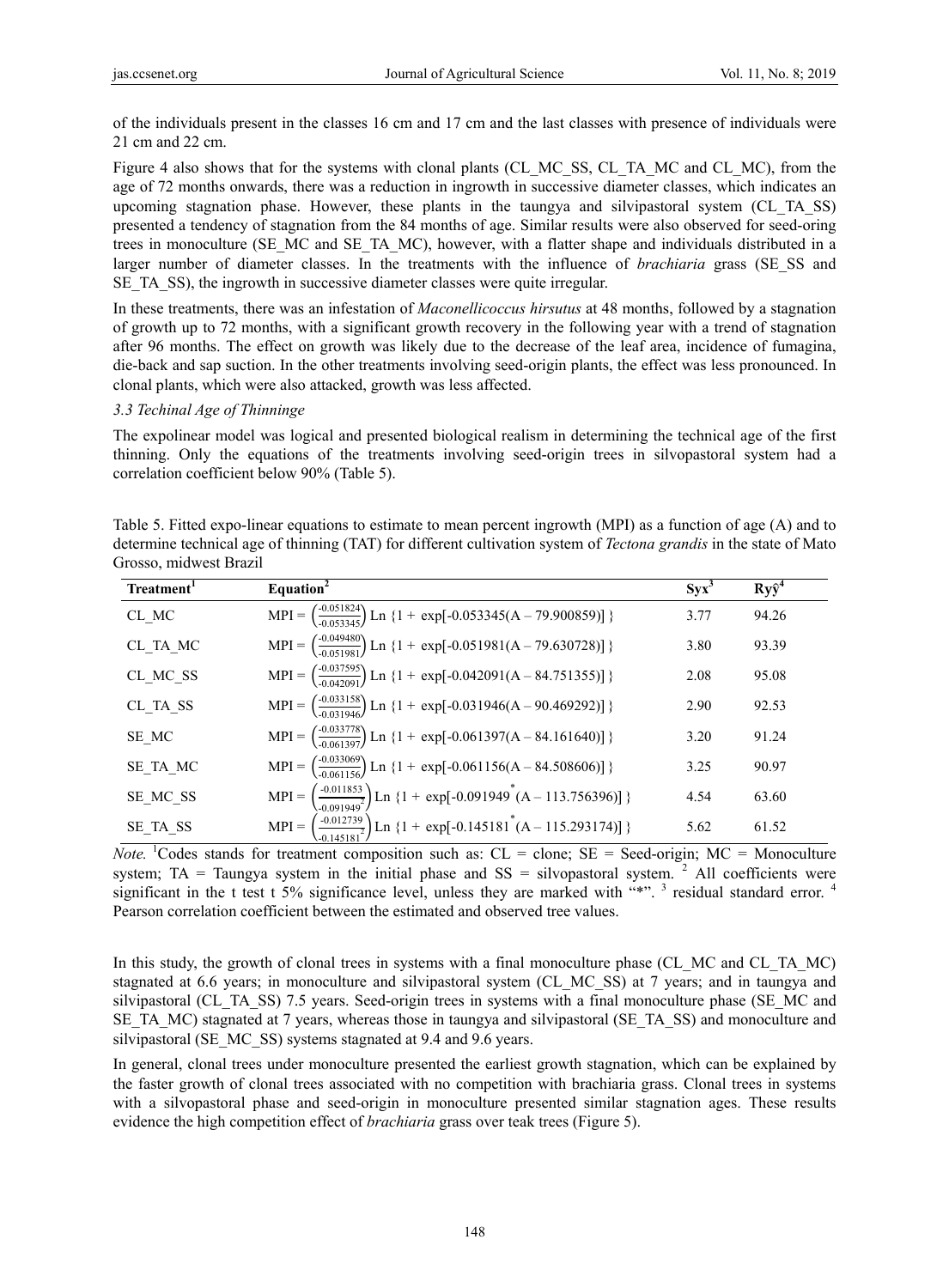

Figure 5. Technical age of thinning (TAT) for teak stands in different cultivation systems in the state of Mato Grosso, midwest Brazil

*Note.* <sup>1</sup>Plot codes stands for treatment composition such as:  $CL = clone$ ;  $SE = Seed-origin$ ;  $MC = Monoculture$ system;  $TA = Taungya$  system in the initial phase and  $SS = silvopastoral$  system.

#### **4. Discuss sion**

We assessed the performance in terms of growth and structural development of clonal and seed-origin teak trees in different cultivation systems including monoculture and two agroforestry systems in the state of Mato Grosso, midwest Brazil. Clonal trees presented greater total height, diameter and basal area than seed-origin trees, independent of the system in which they were cultivated.

For example, in the monoculture system at 96 months of age, clonal plants (CL MC) presented total height and diameter 24% higher than seed-origin trees (SE MC). These results corroborate the findings in (Kaosa-Ard, Suangtho, & Kjaer, 1998), which showed a genetic gain of the order of 20% with the selection of improved genotypes. Goh e Monteuuis (2012) found 30% greater volume yield for clonal teak stands compared to stands composed by seed origin trees, at the age of 5 years.

These results evidence the gain in production and structural uniformity provided by the vegetative propagation of high productivity genotypes in comparison to seed-origin trees. Nevertheless, contrasting with the historical efforts made in the breeding and genetic improvement of *Eucalyptus* in Brazil (Gonçalves et al., 2013), there has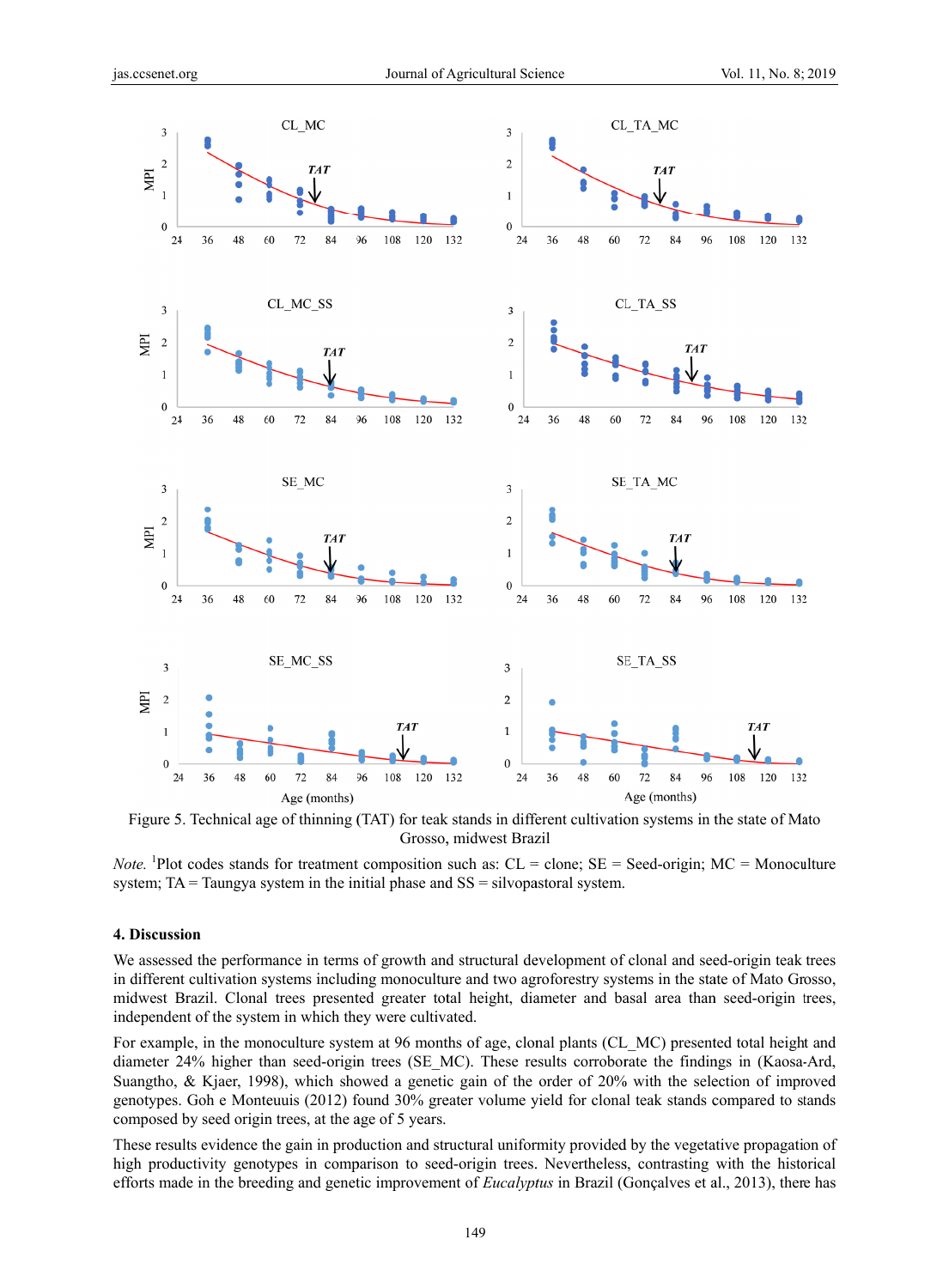been few initiatives focusing on these programs for teak (Costa et al., 2007; Schuhli & Paludzyszyn Filho, 2010). This may be the reason for the high variability of productivity, low genetic diversity and the underexplored genetic potential of this species in Brazil (Alcântara & Veasey, 2013; Costa & Resende, 2001; Giustina et al., 2017; Shimizu, Klein, & Oliveira, 2007).

Medeiros et al. (2015) pointed out that there is an increasing demand in quality and quantity of teak wood in the market, which will push more investments onto the implementation of tree improvement programs in order to produce superior genetic material for clonal propagation and also for improved seeds (Costa et al., 2015; Schuhli & Paludzyszyn Filho, 2010). In addition, the interaction of trees with other plants in the system may also be governed by genetic characteristics, so that especial selection for deployment in agroforestry may be necessary. For example, assessing the effect of the weeds *Urochloa decumbens* (Stapf) R.D. Webster, *Brachiaria plantaginea* (Link) Hitchc., *Brachiaria ruziziensis* R. Germ. & C.M. Evrard and *Panicum maximum* Jacq. on the initial growth of *Eucalyptus urograndis* clones, Pereira, Alves, & Martins (2013) observed that negative effects of these plants on tree growth varied with genotype and pointed out the importance of site-specific genotype deployment.

In addition to propagation type effects, cultivation system had an effect and our results suggests that the consortium with grass (in the silvopastoral system phase) had a more negative effect on teak growth than the consortium with maize (in the agroforestry system phase). In the latter, Teak growth and consequently the technical age of thinning was little or not affected by maize. These results corroborate the hypothesis in Medeiros et al. (2015), which found that teak plants, whether clonal or seed-origin, in the taungya system grow initially slower, but tend to recover after the removal of the agricultural component.

The results obtained here demonstrate the technical feasibility of the taungya system, in which the main objective is to reduce the costs of implementation of the tree crop, since it takes advantage of the activities of maintenance of the agricultural crop and the revenues from the commercialization of its products (Rodrigues, Cullen Júnior, Moscogliato, & Beltrame, 2008; Schlönvoigt & Beer, 2001). In this same experimental area, Medeiros et al. (2015) verified that up to the age of 36 months there was a reduction of 21% and 27% in the cost of implantation and maintenance of the taungya system with clonal seed-origin trees, respectively, when compared to monocultures.

In addition to the silvicultural and economic analysis, it is necessary to consider that agroforestry systems, such as the taungya system, are essentially more sustainable when compared to monocultures (Menzies, 1988; Nair, 1985; Yeboah, 2016), since it seeks to optimize land use for agricultural, animal production and tree products (Alao & Shuaibu, 2013). They also meet the precepts of environmental protection, especially those of tropical and subtropical regions (Sun et al., 2017) and products obtained in this type of system, especially those of animal origin, are becoming better preferred by consumers who have given greater importance to the provenance, production systems and animal welfare (Zanin et al., 2016).

The infestation of *Maconellicoccus hirsutus* (Silva et al., 2014) affected negatively the growth of teak trees, especially in the case of seed-origin trees in agroforestry and silvopastoral systems (SE\_TA\_SS and SE\_SS), which showed lower resistance to the attack of this pest. In this experimental area, Silva et al. (2014) observed that the infestation occurred all along the stem to the upper part of the stem, with decreasing incidence from the base upwards. According to these authors, the highest concentration of this pest was found in cracks, pruning cicatrization callus and also in branches and lesions. In the crown, low infestation was detected in the lower and upper thirds and high infestation in the middle third (region with the highest volume of leaves), especially in the abaxial face, next to the leaf veins. The main symptoms observed by the authors were the death of young leaves, leaf area reduction, presence of fumagina on the adaxial side, dieback, leaf malformation, reduction in growth, necrosis and early yellowing of older leaves. Similar results were observed by Peres Filho, Ben-Dov, Wolff, Dorval, and Souza (2017) in commercial teak stands in the region where this experiment is located.

As mentioned, the integration of teak trees with forage crops, in this case brachiaria grass, influenced negatively the growth of the teak trees in terms of height and diameter when compared to the monoculture system (Figure 1), including in this case also an effect on the basal area and the ingrowth in successive diameter classes (Figure 4). This lower growth can be explained by the reduction of the growth rate (Table 2) due to the competition between the components (Domingos Júnior & Coelho, 2018), restriction of the development of the root system (Schaller, Schroth, Beer, & Jiménez, 2003) and possible direct and indirect allelopathic effects (Silva et al., 2017).

Although, we did not aim at assessing the forage production (*U. brizantha*) as a function of sowing density, period of coexistence and distance of trees, studies with these objectives are recommended, since the competition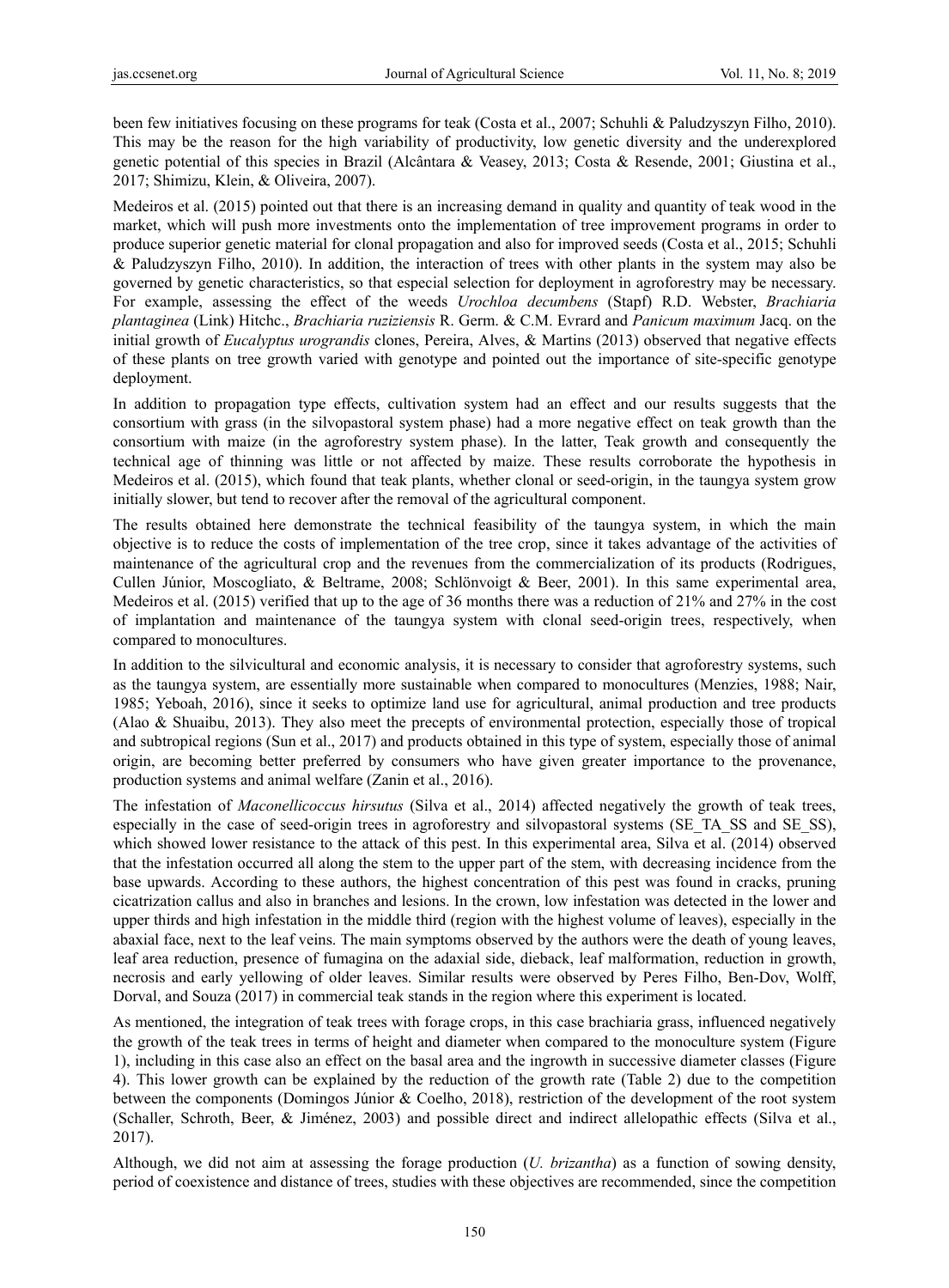with the trees can significantly reduce the production and the nutritional quality of the forage (Cabral et al., 2017), especially in crops with higher density of forage plants (Bacha, Pereira, Pires, Nepomuceno, & Alves, 2016; Pereira, Souza, Silva, & Martins, 2011).

The percentage entries method (PEM) (Garcia, 1999) was adequate to determine the technical age of the first thinning for teak stands in agroforestry systems, corroborating with results of Medeiros et al. (2017) and Nogueira et al. (2001). It was possible to identify the exact moment of change from the linear to the exponential phase (Figure 5), that is, the moment that the ingrowth in successive diameter classes was no longer significant, therefore, the beginning of growth stagnation and the moment of the thinning intervention.

The results obtained in this study indicated that the technical age of the first thinning was the earliest for clonal trees in monoculture followed by clonal trees in the other systems, then seed-origin trees in monoculture and, finally, seed-origin trees in agroforestry systems. The technical age of thinning observed hereby was compatible with that observed by Medeiros et al. (2017) in teak stands implanted in different spacings, in the municipality of Água Boa, also in the state of Mato Grosso, Brazil. For example, the authors found that in a 3.5 m  $\times$  2.4 m planting spacing (8.4 m² per plant), the TAT was at 78 months of age, similar to the result found in this study (79 months), with a spacing of  $4 \times 2$  m (8 m<sup>2</sup> per plant).

# **5. Conclusions**

The clonal trees presented a better performance than the seed-origin trees.

Under the conditions studied, the taungya system did not affected negatively the growth of teak trees as compared to the monoculture.

The ingrowth in successive diameter classes decreases with age, regardless of the cropping system, and in agroforestry systems the decrease is less pronounced.

The diameters distribution projection model and percent entry method were efficient to monitor the growth and yield and to define the technical age of thinning of the tested cultivation system.

For the current type of management in the evaluated treatments, the technical age of the first thinning varied from 6 to 9 years.

### **Acknowledgements**

We thank FAPEMAT (Foundation for the Support of Research in the state of Mato Grosso) for supporting this research in the form of the Research Support Funding Call nº. 004/2009 – MASTER, the Federal Institue of the State of Mato Grosso-Campus Cacere- Prof. Olegário Baldo, and the Teak Resources Company (TRC).

The authors also thank the Municipal Government of Figueirópolis D'Oeste-MT, Brazil, Mr. Antônio Medeiros and family. We dedicate this work to Professor Carlos A. M. Passos (*in memoriam*).

### **References**

- Alao, J. S., & Shuaibu, R. . (2013). Agroforestry practices and concepts in sustainable land use systems in Nigeria. *Journal of Horticulture and Forestry, 5*(10), 156-159. https://doi.org/10.5897/JHF11.055
- Alcântara, B. K., & Veasey, E. A. (2013). Genetic diversity of teak (*Tectona grandis* L.F.) from different provenances using microsatellite markers. *Revista Árvore, 37*(4), 747-758. https://doi.org/10.1590/S0100- 67622013000400018
- Alvares, C. A., Stape, J. L., Sentelhas, P. C., Gonçalves, J. L. de M., & Sparovek, G. (2013). Köppen's climate classification map for Brazil. *Meteorologische Zeitschrift, 22*(6), 711-728. https://doi.org/10.1127/0941- 2948/2013/0507
- Bacha, A. L., Pereira, F. C. M., Pires, R. N., Nepomuceno, M. P., & Alves, P. L. da C. A. (2016). Interference of seeding and regrowth of signalgrass weed (*Urochloa decumbens*) during the initial development of Eucalyptus urograndis (*E. grandis* × *E. urophylla*). *Australian Journal of Crop Science, 10*(3), 322-330. https://doi.org/10.21475/ajcs.2016.10.03.p6995
- Cabral, C. E. A., Barros, L. V. de, Abreu, J. G. de, Silva, F. G. da, Cabral, C. H. A., Behling Neto, A., … Dellarmelinda, T. M. M. (2017). Marandu palisade grass intercropped with densely spaced teak in silvopastoral system. *Semina: Ciências Agrárias, 38*(4), 2075. https://doi.org/10.5433/1679-0359.2017v38 n4p2075
- Camino, R. de, & Aymerich, J. P. M. (2013). La teca en América Latina. In *Las plantaciones de teca en América Latina: Mitos y realidades* (pp. 29-41). Turrialba: CATIE/FAO.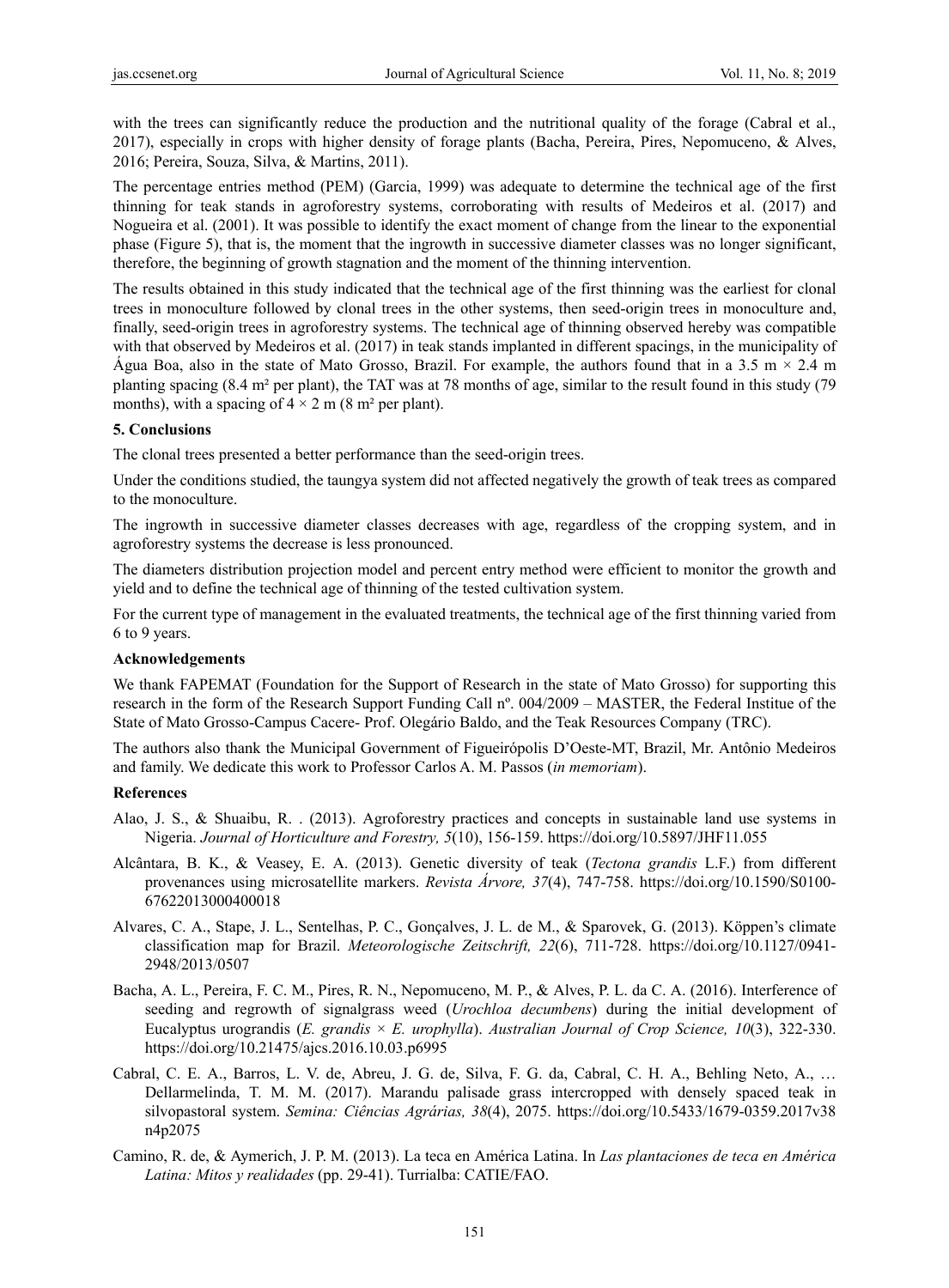- Camino, R. de, & Morales, J. P. (2013). *Las plantaciones de teca en América Latina: Mitos y realidades. Serie Técnica. Informe técnico/CATIE*. Turrialba: CATIE/FAO.
- Cañadas-L., Á., Andrade-Candell, J., Domínguez-A., J., Molina-H., C., Schnabel-D., O., Vargas-Hernández, J., & Wehenkel, C. (2018). Growth and Yield Models for Teak Planted as Living Fences in Coastal Ecuador. *Forests, 9*(2), 55. https://doi.org/10.3390/f9020055
- Costa, R. B. da, Martinez, D. T., Chichorro, J. F., Bauer, M. de O., Cezana, D. P., & Souza, T. R. de. (2015). Desempenho de progênies no pré-melhoramento de *Tectona grandis* L. f no Estado do Espírito Santo. *Scientia Forestalis, 43*(105), 211-216.
- Costa, R. B. da, & Resende, M. D. V. de. (2001). Melhoramento de espécies alternativas para o Centro Oeste-Teca. In M. D. V. de Resende (Ed.), *Workshop sobre melhoramento de espécies florestais e palmáceas no Brasil* (pp. 153-167). Colombo-PR.
- Costa, R. B. da, Resende, M. D. V. de, & Silva, V. S. de M. (2007). Experimentação e seleção no melhoramento genético de teca (*Tectona grandis* L. f.). *Floresta e Ambiente, 14*(1), 76-92.
- Domingos Júnior, F. A., & Coelho, L. (2018). Effect of Brachiaria Grass on Vegetative Development of Teak. *Floresta e Ambiente, 25*(4), 1-6. https://doi.org/10.1590/2179-8087.012615
- FAO. (2009). *The Future of Teak and the High-Grade Tropical Hardwood Sector: Planted Forests and Trees*. ONU, Roma.
- FAO. (2015). *Report of the First Session of the FAO Panel of experts on Forest Gene Resources*.
- Fernández-Moya, J., Alvarado, A., Mata, R., Thiele, H., Segura, J. M., Vaides, E., … Marchamalo-Sacristán, M. (2015). Soil fertility characterisation of teak (*Tectona grandis* L.f.) plantations in Central America. *Soil Research, 53*(4), 423. https://doi.org/10.1071/SR14256
- Garcia, S. L. R. (1999). *Ingresso Percentil: Teoria e aplicações em ciência florestal*. Não Publicado, Viçosa, MG.
- Giustina, L. Della, Rossi, A. A. B., Vieira, F. S., Tardin, F. D., Neves, L. G., & Pereira, T. N. S. (2017). Variabilidade genética em genótipos de teca (*Tectona grandis* Linn. F.) baseada em marcadores moleculares ISSR e caracteres morfológicos. *Ciencia Florestal, 27*(4), 1311-1324. https://doi.org/10.5902/19805098 29894
- Goh, D. K. S., & Monteuuis, O. (2012). Behaviour of the "YSG Biotech TG1-8" teak clones under various site conditions: First observations. *Bois et Forets Des Tropiques, 66*(311), 5-19.
- Golfari, L., Caser, R. L., & Moura, V. P. G. (1978). *Zoneamento ecologico esquematico para reflorestamento no Brasil* (2nd ed.). Belo Horizonte: PNUD/FAO/IBDF/PRODEPEF.
- Gonçalves, J. L. de M., Alvares, C. A., Higa, A. R., Silva, L. D., Alfenas, A. C., Stahl, J., … Epron, D. (2013). Integrating genetic and silvicultural strategies to minimize abiotic and biotic constraints in Brazilian eucalypt plantations. *Forest Ecology and Management, 301*, 6-27. https://doi.org/10.1016/j.foreco.2012. 12.030
- IBÁ (Brazilian Tree Industry). (2017). *Relatório 2017*. *Indústria Brasileira de Árvores*. Retrieved from http://iba.org/images/shared/ Biblioteca/IBA\_RelatorioAnual2017.pdf
- IMEA (Matogrossense Institute of Agropecuária). (2016). *Expand planted forests in open areas*. Retrieved August 23, 2018, from http://www. pcimonitor.org
- Kaosa-ard, A. (1995). Management of Teak Plantations: Overview of problems in teak plantation establishment. *Teak for the Future*. Yangon, Myanmar: TEAKNET/FAO.
- Kaosa-Ard, A., Suangtho, V., & Kjaer, E. D. G. (1998). Genetic improvement of teak (*Tectona grandis*) in Thailand. *Forest Genetic Resources, 26*, 21-29.
- Leite, H. G., Nogueira, G. S., Campos, J. C. C., Takizawa, F. H., & Rodrigues, F. L. (2006). Um modelo de distribuição diamétrica para povoamentos de *Tectona grandis* submetidos a desbaste. *Revista Árvore, 30*(1), 89-98. https://doi.org/10.1590/S0100-67622006000100011
- Leite, H. G., & Tavares de Oliveira, F. H. (2002). Statistical procedure to test identity between analytical methods. *Communications in Soil Science and Plant Analysis, 33*(7-8), 1105-1118. https://doi.org/10.1081/ CSS120003875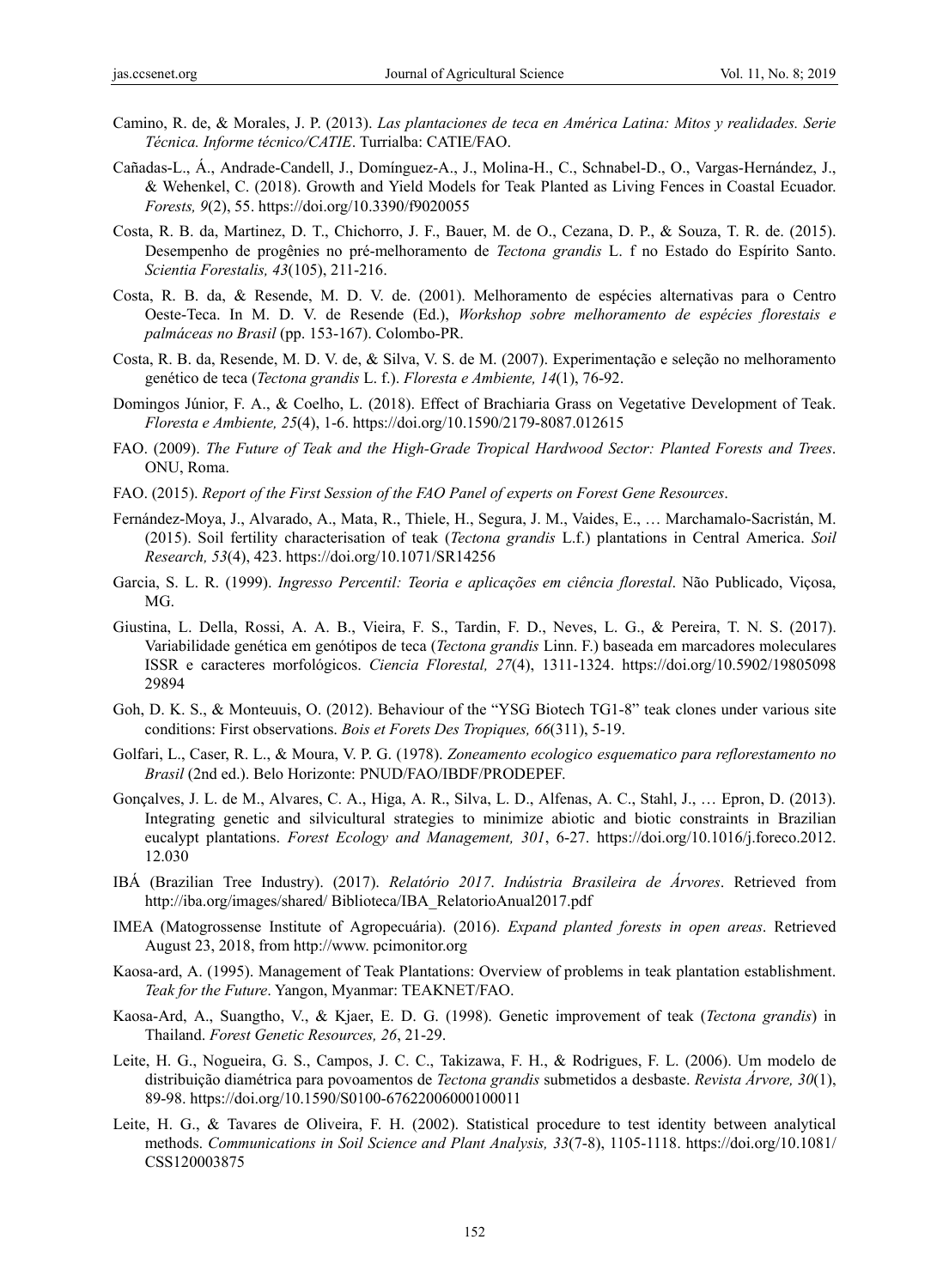- Medeiros, R. A. (2016). *Potencial produtivo, manejo e experimentação em povoamentos de Tectona grandis L.f. no Estado de Mato Grosso*. Universidade Federal de Viçosa, Minas Gerais, Brazil. Retrieved from http://www.locus.ufv.br/handle/123456789/9296
- Medeiros, R. A., Paiva, H. N. de, Leite, H. G., Salles, T. T., Araújo Júnior, C. A., & Dávila, F. S. (2017). Idade técnica do primeiro desbaste de povoamentos de teca em diferentes espaçamentos. *Scientia Forestalis, 45*(116), 705-716. https://doi.org/10.18671/scifor.v45n116.11
- Medeiros, R. A., Paiva, H. N., Leite, H. G., Oliveira Neto, S. N., Vendrúscolo, D. G. S., & Silva, F. T. (2015). Análise silvicultural e econômica de plantios clonais e seminais de *Tectona grandis* L.f. em sistema taungya. *Revista Arvore, 39*(5), 893-903. https://doi.org/10.1590/0100-67622015000500012
- Menzies, N. (1988). Three hundred years of Taungya: A sustainable system of forestry in south China. *Human Ecology, 16*(4), 361-376. https://doi.org/10.1007/BF00891648
- Midgley, S., Somaiya, R. T., Stevens, P. R., Brown, A., Kien, N. D., & Laity, R. (2015). *Planted teak: Global production and markets, with reference to Solomon Islands* (Vol. 85). Canberra: Australian Centre for International Agricultural Research (ACIAR).
- Moretti, M. S., Tsukamoto Filho, A. D. A., Costa, R. B. da, Neto, R. M. R., Medeiros, R. A., & Sousa, R. A. T. de M. (2014). Crescimento inicial de plantas de teca em monocultivo e sistema Taungya com milho em Figueiropolis D'Oeste, Estado de Mato Grosso. *Scientia Forestalis/Forest Sciences, 42*(102), 269-277.
- Nair, P. K. R. (1985). Classification of agroforestry systems. *Agroforestry Systems, 3*(2), 97-128. https://doi.org/ 10.1007/BF00122638
- Neuroforest. (2012). *FitFD—Sistema para ajuste de funções densidade de probabilidade*. Retrieved from http://neuroforest.ucoz.com
- Nogueira, G. S., Leite, H. G., Campos, J. C. C., Souza, A. L. de, & Couto, L. (2001). Determinação da idade técnica de desbaste em plantações de eucalipto utilizando o método dos ingressos percentuais. *Scientia Forestalis, 59*, 51-59.
- Nogueira, G. S., Leite, H. G., Campos, J. C. C., Takizawa, F. H., & Couto, L. (2006). Avaliação de um modelo de distribuição diamétrica ajustado para povoamentos de *Tectona grandis* submetidos a desbaste. *Revista Árvore, 30*(3), 377-387. https://doi.org/10.1590/S0100-67622006000300008
- Pandey, D., & Brown, C. (2000). Teak: A global overview. *Unasylva, 51*(201), 3-13.
- Pelissari, A. L., Caldeira, S. F., & Drescher, R. (2013). Desenvolvimento Quantitativo e Qualitativo de *Tectona grandis* L.f. em Mato Grosso. *Floresta e Ambiente, 20*(3), 371-383. https://doi.org/10.4322/floram.2013. 027
- Pelissari, A. L., Caldeira, S. F., Santos, V. S. dos, & Santos, J. O. P. Dos. (2012). Correlação espacial dos atributos químicos do solo com o desenvolvimento da teca em Mato Grosso. *Pesquisa Florestal Brasileira, 32*(71), 247-256. https://doi.org/10.4336/2012.pfb.32.71.247
- Pereira, F. C. M., Alves, P. L. da C. A., & Martins, J. V. F. (2013). Interference of Grasses on the Growth of Eucalyptus Clones. *Journal of Agricultural Science, 5*(11), 173-180. https://doi.org/10.5539/jas.v5n11p173
- Pereira, M. R. R., Souza, G. S. F., Silva, J. I. C., & Martins, D. (2011). Densidades de plantas de Urochloa decumbens em convivência com *Corymbia citriodora*. *Semina: Ciências Agrárias, 32*(Suppl.), 1803-1812. https://doi.org/10.5433/1679-0359.2011v32Suplp1803
- Peres Filho, O., Ben-Dov, Y., Wolff, V. R. dos S., Dorval, A., & Souza, M. D. de. (2017). *Maconellicoccus hirsutus* (Green) Register in Teak Forest Santds in the Mato Grosso State, Brazil. *Floresta e Ambiente, 24*. https://doi.org/10.1590/2179-8087.015715
- Pérez, D., & Kanninen, M. (2005). Stand growth scenarios for *Tectona grandis* plantations in Costa Rica. *Forest Ecology and Management, 210*(1-3), 425-441. https://doi.org/10.1016/j.foreco.2005.02.037
- Regazzi, A. J., & Silva, C. H. O. (2010). Testes para verificar a igualdade de parâmetros e a identidade de modelos de regressão não-linear em dados de experimento com delineamento em blocos casualizados. *Revista Ceres, 57*(3), 315-320. https://doi.org/10.1590/S0034-737X2010000300005
- Rodrigues, E. R., Cullen Júnior, L., Moscogliato, A. V., & Beltrame, T. P. (2008). O uso do sistema agroflorestal taungya na restauração de reservas legais: Indicadores econômicos. *Floresta, 38*(3), 517-525. https://doi.org/10.5380/rf.v38i3.12420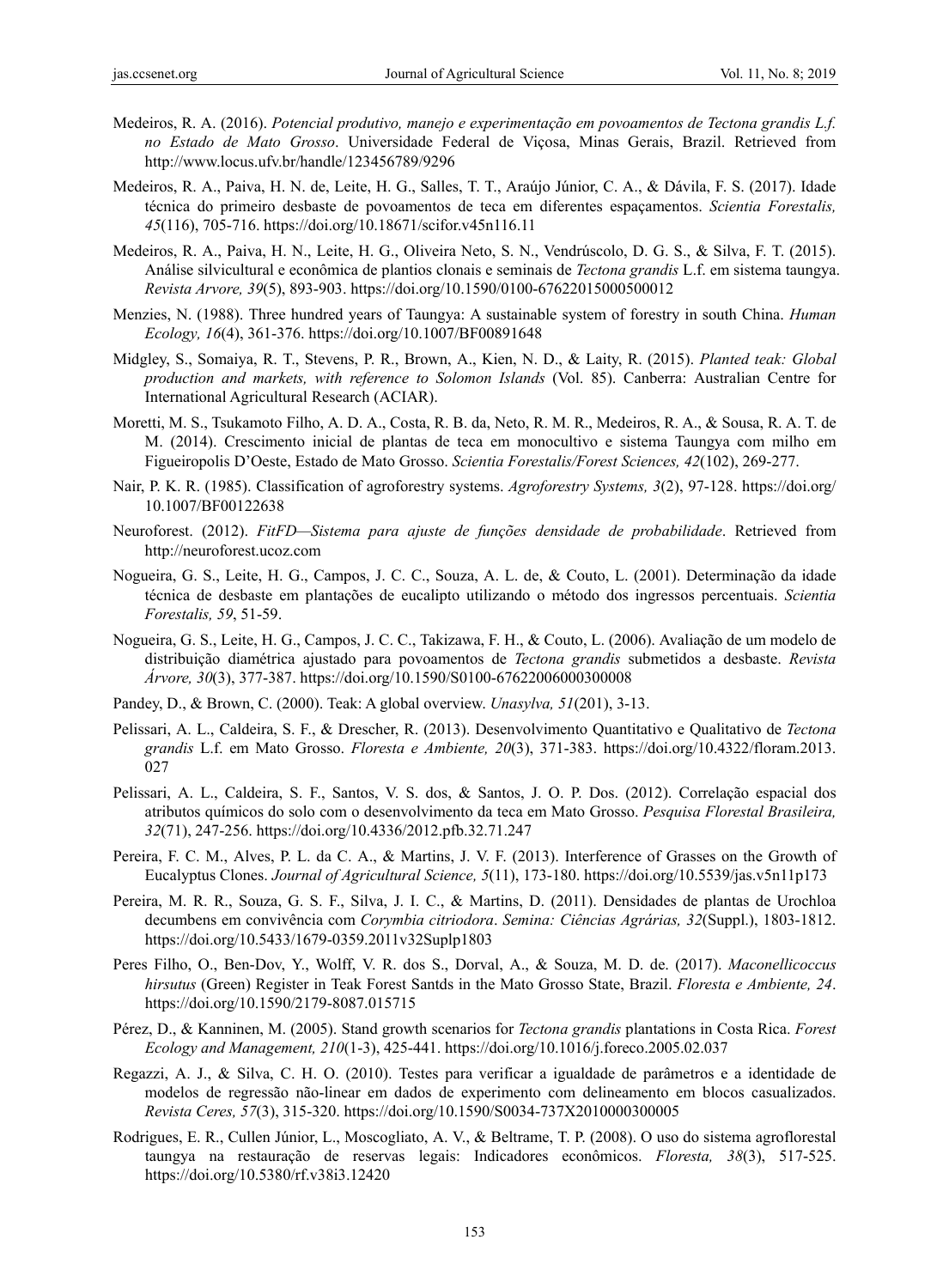- Santos, H. G. dos, Jacomine, P. K. T., Anjos, L. H. C. dos, Oliveira, V. A. de, Lumbreras, J. F., Coelho, M. R., … Cunha, T. J. F. (2013). *Sistema brasileiro de classificação de solos* (3 ed. rev., Vol. 1, p. 353). Rio de Janeiro: Embrapa Solos.
- Schaller, M., Schroth, G., Beer, J., & Jiménez, F. (2003). Root interactions between young Eucalyptus deglupta trees and competitive grass species in contour strips. *Forest Ecology and Management, 179*(1-3), 429-440. https://doi.org/10.1016/S0378-1127(02)00534-0
- Schlönvoigt, A., & Beer, J. (2001). Initial growth of pioneer timber tree species in a Taungya system in the humid lowlands of Costa Rica. *Agroforestry Systems, 51*(2), 97-108. https://doi.org/10.1023/A:101067 4402907
- Schuhli, G. S. e, & Paludzyszyn Filho, E. (2010). O cenário nacional da silvicultura de teca (*Tectona grandis* L. f.) e perspectivas de melhoramento. *Pesquisa Florestal Brasileira, 30*(63), 217-230. https://doi.org/10. 4336/2010pfb30.63.217
- Shimizu, J. Y., Klein, H., & Oliveira, J. R. V. de. (2007). *Diagnóstico das Plantações Florestais em Mato Grosso* (1st ed.). Cuiabá, MT: Central de Texto. Retrieved from http://www.arefloresta.org.br/uploads/downloads/ 0001522012113335.pdf
- Silva, F. T. da, Rocha, J. R. M. da, Vendruscolo, D. G. S., Medeiros, R. A., Cedeño, P. E. L., & Anjos, N. dos. (2014). *Ocorrência de cochonilhas em Tectona grandis L.f., no Brasil* (Vol. 1). XXV Congresso Brasileiro de Entomologia. Goiânia, Goiás, Brazil.
- Silva, L. M. I. da, Silva, M. J. da, Rocha, J. S., Bianchini, E., Pimenta, J. A., Stolf-Moreira, R., & Oliveira, H. C. (2017). Potential allelopathic effect of *Brachiaria decumbens* root exudates on neotropical tree seedlings. *Theoretical and Experimental Plant Physiology, 29*(4), 177-186. https://doi.org/10.1007/s40626-017- 0093-y
- StatSoft. (2014). *STATISTICA (Data analysis software system)*. Retrieved from http://www.statsoft.com
- Sun, Y., Cao, F., Wei, X., Welham, C., Chen, L., Pelz, D., … Liu, H. (2017). An Ecologically Based System for Sustainable Agroforestry in Sub-Tropical and Tropical Forests. *Forests, 8*(4), 102. https://doi.org/10.3390/ f8040102
- Tonini, H., Costa, M. C. G., & Scwengber, L. A. M. (2009). Crescimento da Teca (*Tectona grandis*) em Reflorestamento na Amazônia Setentrional. *Pesquisa Florestal Brasileira, 0*(59), 5-14. https://doi.org/ 10.4336/2009.pfb.59.05
- Ugulino, B., Latorraca, J. V. de F., & Tomazello Filho, M. T. (2014). Tree-ring growth response of teak (*Tectona grandis* L.f.) to climatic variables in central-west region of Brazil. *Scientia Forestalis/Forest Sciences, 42*(104), 473-482.
- Yeboah, B. (2016). *Sustainability assessment of the modified taungya system in Dormaa district of Ghana: 15-years after implementation*. Faculty of Science and Forestry. Retrieved from http://epublications.uef.fi/ pub/urn\_nbn\_fi\_uef-20160941/urn\_nbn\_fi\_uef-20160941.pdf
- Zanin, E., Bichel, A., & Mangilli, L. (2016). Bem-estar de vacas leiteiras em sistema silvipastoril. *Pubvet, 10*(5), 381-387. https://doi.org/10.22256/pubvet.v10n5.381-387

## **Appendix A**

Table A1. Mean values for tree height (ht), diameter at 1.3 m (dbh), minimum diameter (dmin), maximum diameter (dmax), mean quadratic diameter (q), basal area (G) and number of tree (N) in an experimente of cultivation system of *Tectona grandis* in the state of Mato Grosso, midwest Brazil

| Treatment <sup>1</sup> | Age | ht   | gama     | beta     | dmin | dap  | dmax | q    | G    | N    |
|------------------------|-----|------|----------|----------|------|------|------|------|------|------|
| CL MC                  | 27  | 6.2  | 10.87147 | 6.71606  | 4.5  | 6.0  | 7.2  | 6.1  | 3.6  | 1229 |
| CL MC                  | 36  | 7.9  | 15.47767 | 8.62700  | 6.4  | 7.9  | 9.1  | 7.9  | 6.0  | 1219 |
| CL MC                  | 48  | 10.7 | 20.14505 | 12.26723 | 9.6  | 11.4 | 12.8 | 11.5 | 12.6 | 1219 |
| CL MC                  | 60  | 12.3 | 21.98445 | 14.28782 | 10.4 | 13.4 | 15.0 | 13.5 | 17.5 | 1229 |
| CL MC                  | 72  | 13.7 | 22.64616 | 16.44166 | 13.1 | 15.4 | 17.1 | 15.5 | 21.4 | 1136 |
| CL MC                  | 84  | 14.6 | 20.65337 | 18.54791 | 15.0 | 17.7 | 19.6 | 17.8 | 28.1 | 1136 |
| CL MC                  | 96  | 15.2 | 18.36794 | 19.54294 | 15.4 | 18.4 | 20.7 | 18.5 | 30.6 | 1136 |
| CL MC SS               | 27  | 6.5  | 10.74466 | 6.42298  | 3.9  | 57   | 6.9  | 5.7  | 3.3  | 1250 |